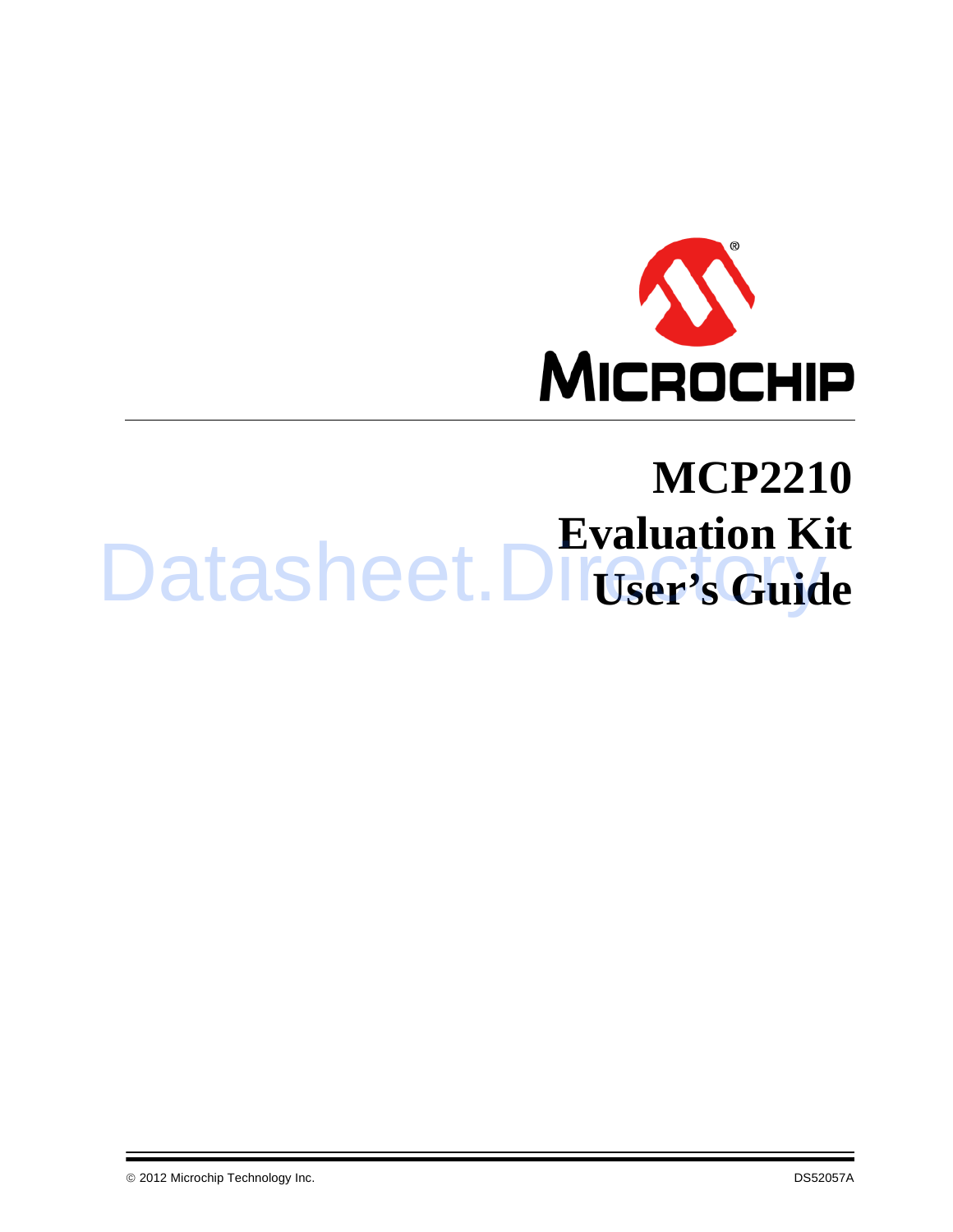#### **Note the following details of the code protection feature on Microchip devices:**

- Microchip products meet the specification contained in their particular Microchip Data Sheet.
- Microchip believes that its family of products is one of the most secure families of its kind on the market today, when used in the intended manner and under normal conditions.
- There are dishonest and possibly illegal methods used to breach the code protection feature. All of these methods, to our knowledge, require using the Microchip products in a manner outside the operating specifications contained in Microchip's Data Sheets. Most likely, the person doing so is engaged in theft of intellectual property.
- Microchip is willing to work with the customer who is concerned about the integrity of their code.
- Neither Microchip nor any other semiconductor manufacturer can guarantee the security of their code. Code protection does not mean that we are guaranteeing the product as "unbreakable."

Code protection is constantly evolving. We at Microchip are committed to continuously improving the code protection features of our products. Attempts to break Microchip's code protection feature may be a violation of the Digital Millennium Copyright Act. If such acts allow unauthorized access to your software or other copyrighted work, you may have a right to sue for relief under that Act.

Information contained in this publication regarding device applications and the like is provided only for your convenience and may be superseded by updates. It is your responsibility to ensure that your application meets with your specifications. MICROCHIP MAKES NO REPRESENTATIONS OR WARRANTIES OF ANY KIND WHETHER EXPRESS OR IMPLIED, WRITTEN OR ORAL, STATUTORY OR OTHERWISE, RELATED TO THE INFORMATION, INCLUDING BUT NOT LIMITED TO ITS CONDITION, QUALITY, PERFORMANCE, MERCHANTABILITY OR FITNESS FOR PURPOSE**.** Microchip disclaims all liability arising from this information and its use. Use of Microchip devices in life support and/or safety applications is entirely at the buyer's risk, and the buyer agrees to defend, indemnify and hold harmless Microchip from any and all damages, claims, suits, or expenses resulting from such use. No licenses are conveyed, implicitly or otherwise, under any Microchip intellectual property rights.

# **QUALITY MANAGEMENT SYSTEM CERTIFIED BY DNV**   $=$  **ISO/TS 16949**  $=$

#### **Trademarks**

The Microchip name and logo, the Microchip logo, dsPIC, KEELOQ, KEELOQ logo, MPLAB, PIC, PICmicro, PICSTART, PIC<sup>32</sup> logo, rfPIC and UNI/O are registered trademarks of Microchip Technology Incorporated in the U.S.A. and other countries.

FilterLab, Hampshire, HI-TECH C, Linear Active Thermistor, MXDEV, MXLAB, SEEVAL and The Embedded Control Solutions Company are registered trademarks of Microchip Technology Incorporated in the U.S.A.

Analog-for-the-Digital Age, Application Maestro, chipKIT, chipKIT logo, CodeGuard, dsPICDEM, dsPICDEM.net, dsPICworks, dsSPEAK, ECAN, ECONOMONITOR, FanSense, HI-TIDE, In-Circuit Serial Programming, ICSP, Mindi, MiWi, MPASM, MPLAB Certified logo, MPLIB, MPLINK, mTouch, Omniscient Code Generation, PICC, PICC-18, PICDEM, PICDEM.net, PICkit, PICtail, REAL ICE, rfLAB, Select Mode, Total Endurance, TSHARC, UniWinDriver, WiperLock and ZENA are trademarks of Microchip Technology Incorporated in the U.S.A. and other countries.

SQTP is a service mark of Microchip Technology Incorporated in the U.S.A.

All other trademarks mentioned herein are property of their respective companies.

© 2012, Microchip Technology Incorporated, Printed in the U.S.A., All Rights Reserved.

Printed on recycled paper.

ISBN: 978-1-62076-118-2

*Microchip received ISO/TS-16949:2009 certification for its worldwide headquarters, design and wafer fabrication facilities in Chandler and Tempe, Arizona; Gresham, Oregon and design centers in California and India. The Company's quality system processes and procedures are for its PIC® MCUs and dsPIC® DSCs, KEELOQ® code hopping devices, Serial EEPROMs, microperipherals, nonvolatile memory and analog products. In addition, Microchip's quality system for the design and manufacture of development systems is ISO 9001:2000 certified.*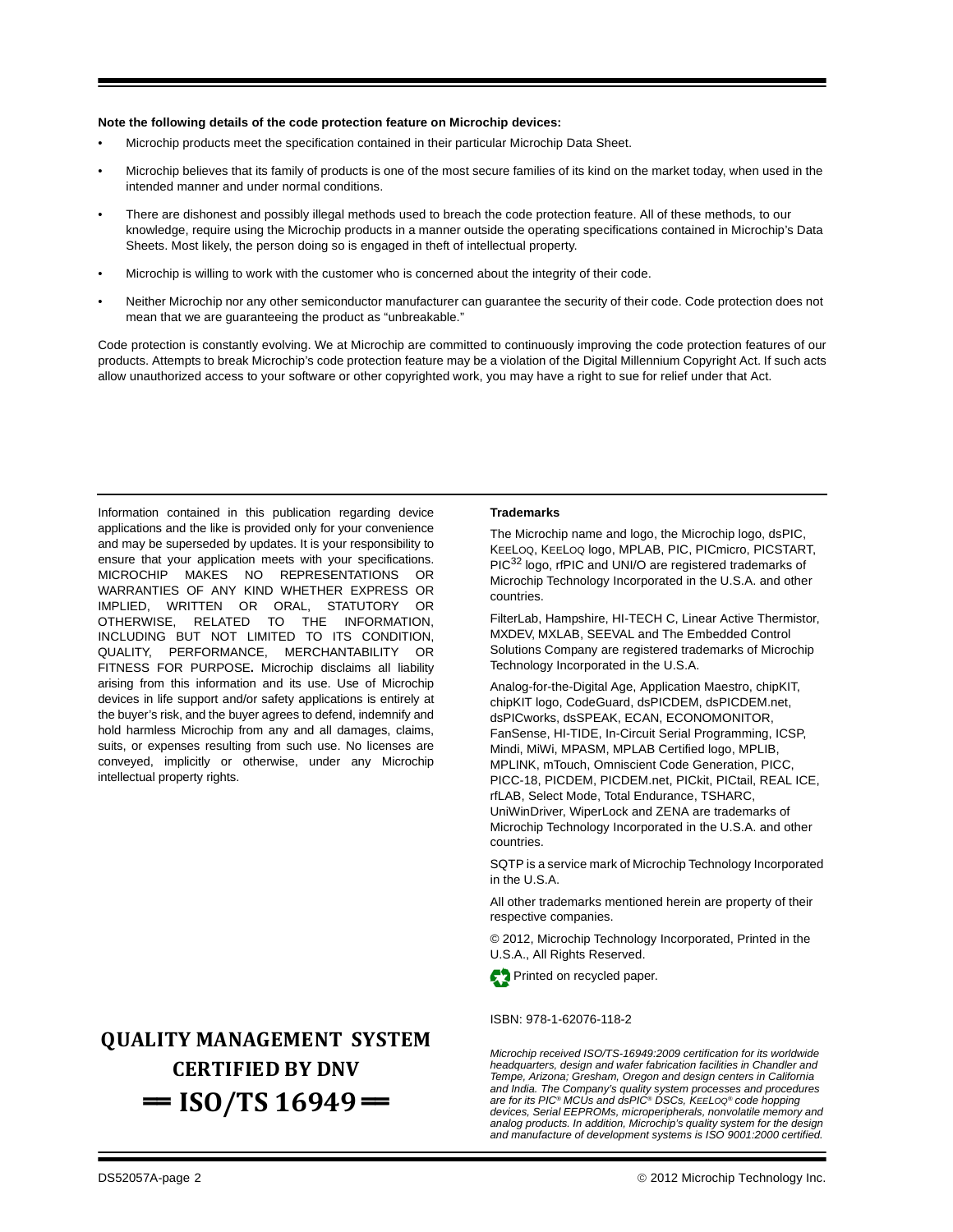

# **MCP2210 EVALUATION KIT USER'S GUIDE**

# **Table of Contents**

| <b>Chapter 1. Product Overview</b>                          |  |
|-------------------------------------------------------------|--|
|                                                             |  |
|                                                             |  |
|                                                             |  |
| <b>Chapter 2. Installation and Operation</b>                |  |
|                                                             |  |
|                                                             |  |
|                                                             |  |
|                                                             |  |
| <b>Appendix A. Schematic and Layouts</b>                    |  |
|                                                             |  |
|                                                             |  |
| A.3 MCP2210 SPI Slave Motherboard Schematic and Layouts  27 |  |
| <b>Appendix B. Bill of Materials</b>                        |  |
|                                                             |  |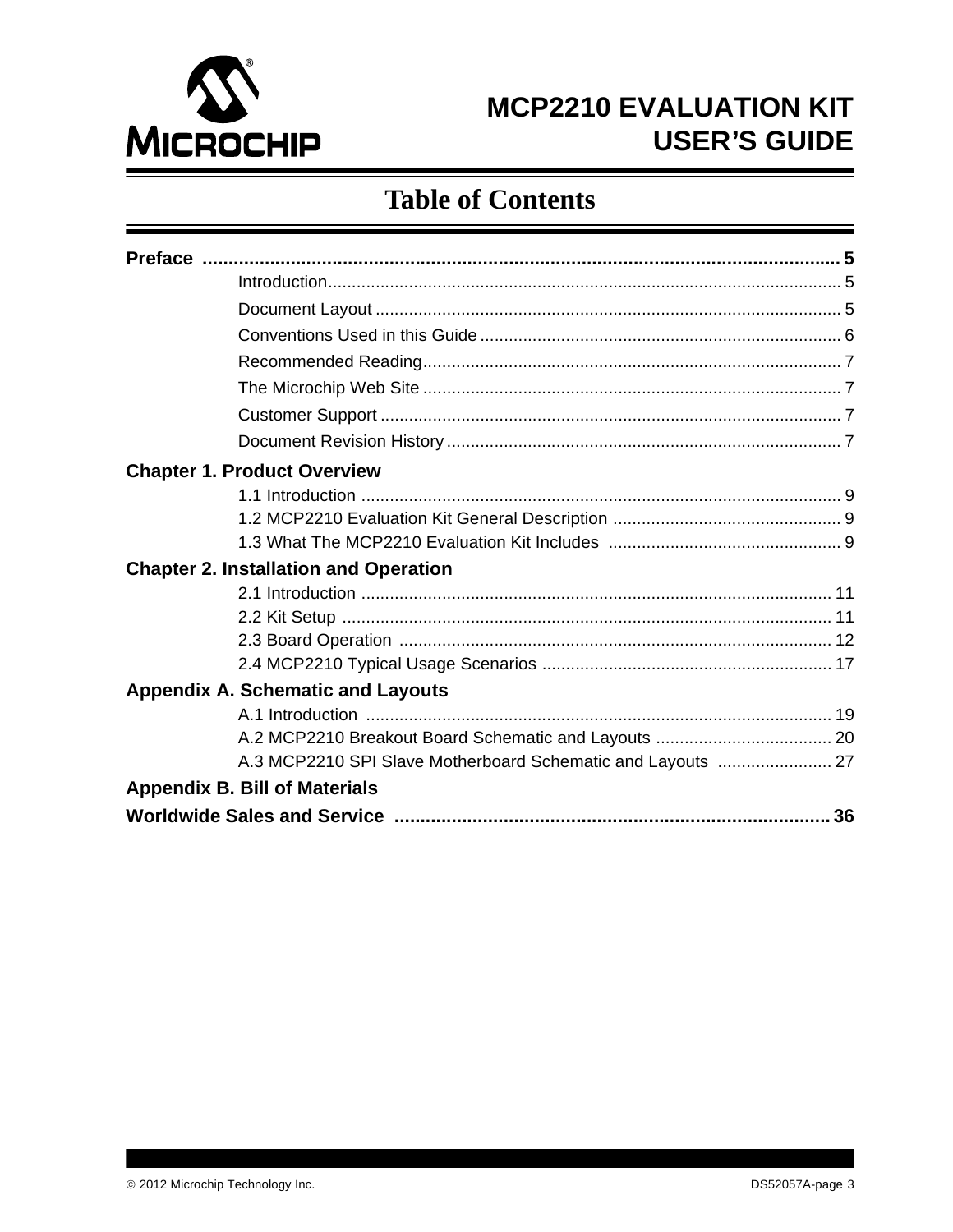**NOTES:**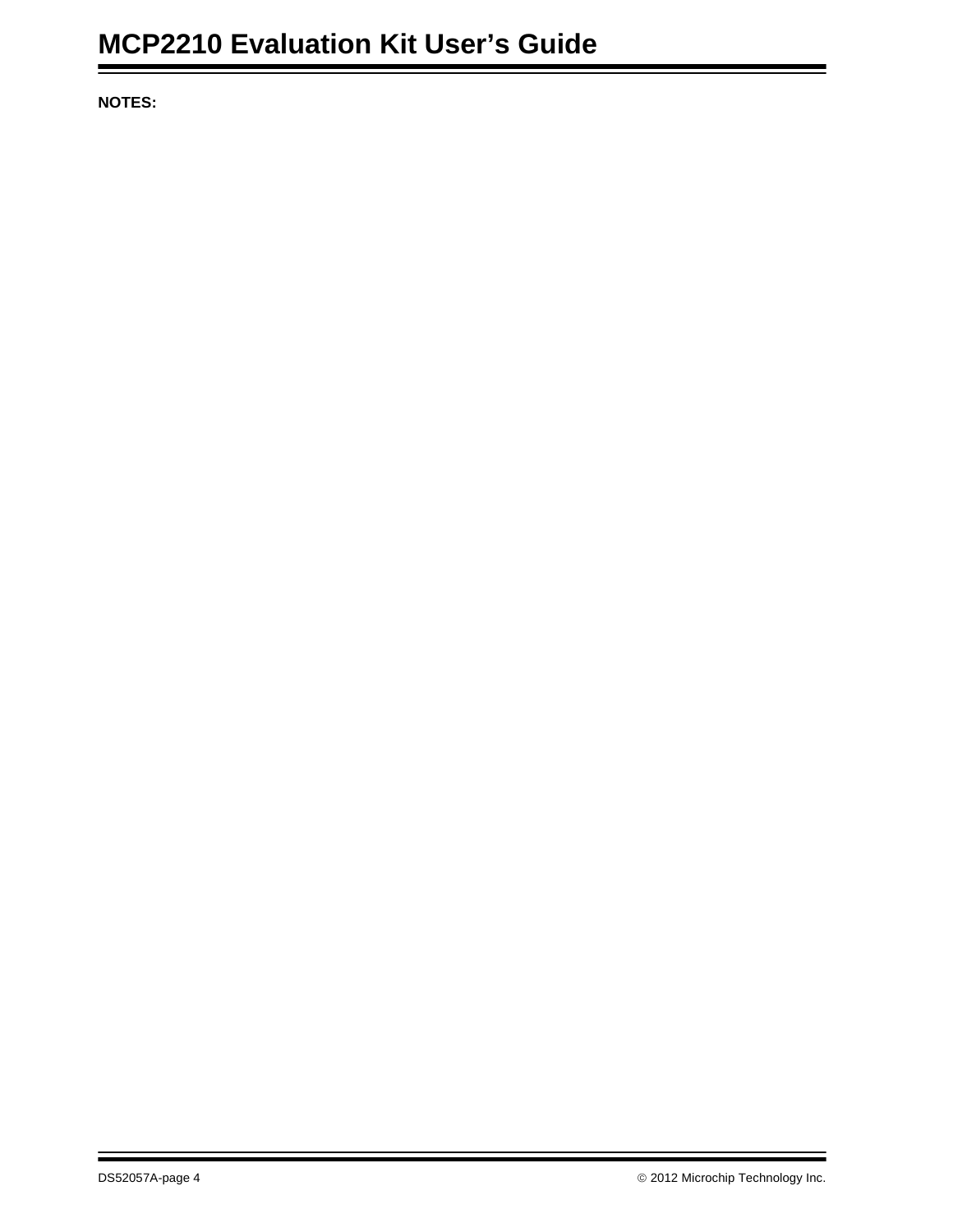<span id="page-4-0"></span>

# **MCP2210 EVALUATION KIT USER'S GUIDE**

# **Preface**

# **NOTICE TO CUSTOMERS**

**All documentation becomes dated, and this manual is no exception. Microchip tools and documentation are constantly evolving to meet customer needs, so some actual dialogs and/or tool descriptions may differ from those in this document. Please refer to our web site (www.microchip.com) to obtain the latest documentation available.**

**Documents are identified with a "DS" number. This number is located on the bottom of each page, in front of the page number. The numbering convention for the DS number is "DSXXXXXA", where "XXXXX" is the document number and "A" is the revision level of the document.**

**For the most up-to-date information on development tools, see the MPLAB® IDE online help. Select the Help menu, and then Topics to open a list of available online help files.**

### <span id="page-4-1"></span>**INTRODUCTION**

This chapter contains general information that will be useful to know before using the MCP2210 Evaluation Kit. Items discussed in this chapter include:

- • [Document Layout](#page-4-2)
- • [Conventions Used in this Guide](#page-5-0)
- • [Recommended Reading](#page-6-0)
- • [The Microchip Web Site](#page-6-1)
- • [Customer Support](#page-6-2)
- • [Document Revision History](#page-6-3)

### <span id="page-4-2"></span>**DOCUMENT LAYOUT**

This document describes how to use the MCP2210 Evaluation Kit as a development tool. The manual layout is as follows:

- **[Chapter 1. "Product Overview"](#page-8-4)** Important information about the MCP2210 Evaluation Kit
- **[Chapter 2. "Installation and Operation"](#page-10-3)** Covers the initial set-up of this board and Graphical User Interface (GUI)
- **[Appendix A. "Schematic and Layouts"](#page-20-2)** Shows the schematic and board layouts for the MCP2210 Evaluation Kit User's Guide
- **[Appendix B. "Bill of Materials"](#page-34-1)** Lists the parts used to populate the MCP2210 Evaluation Kit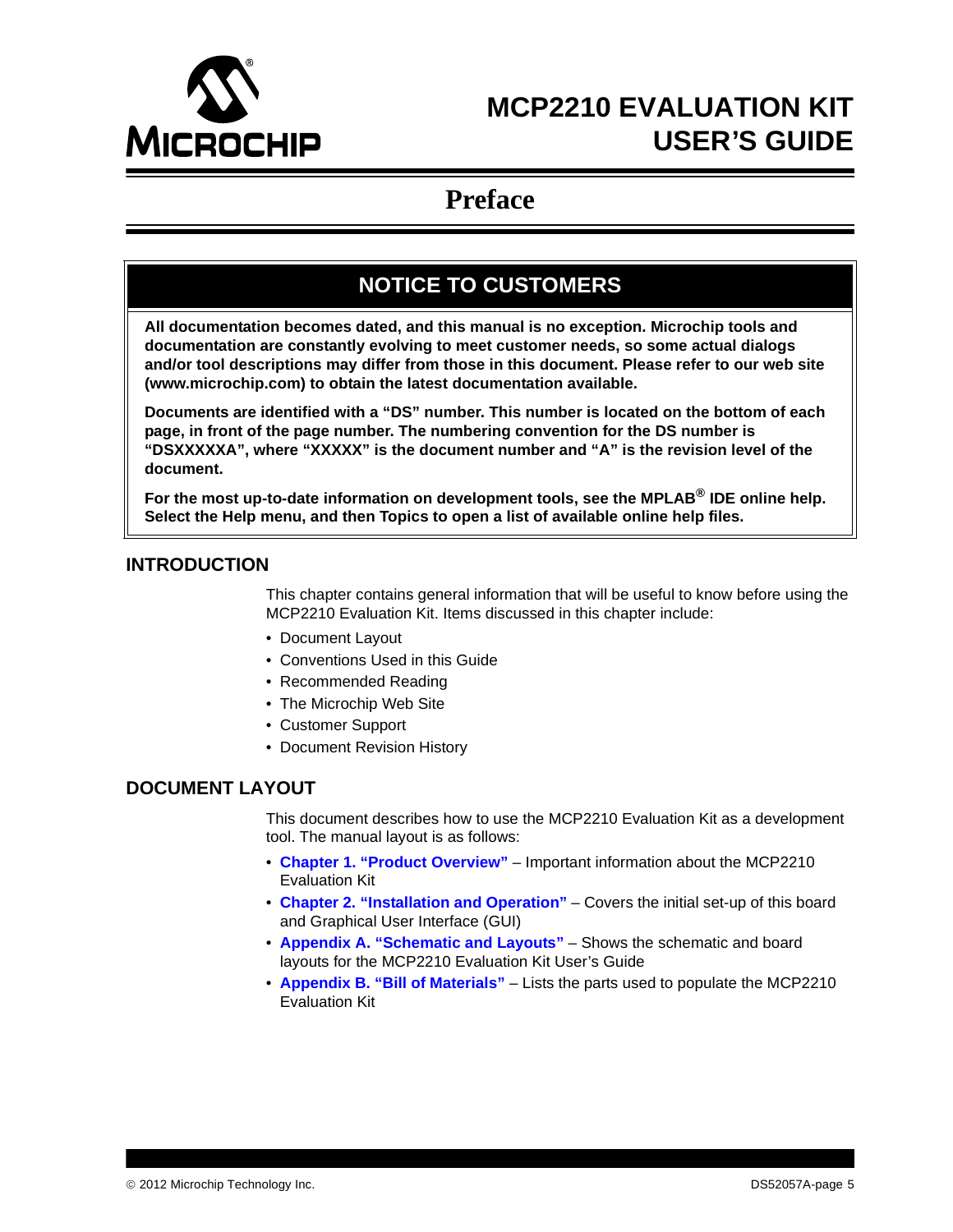# <span id="page-5-0"></span>**CONVENTIONS USED IN THIS GUIDE**

This manual uses the following documentation conventions:

#### **DOCUMENTATION CONVENTIONS**

| <b>Description</b>                                  | <b>Represents</b>                                                                                            | <b>Examples</b>                                                  |  |  |
|-----------------------------------------------------|--------------------------------------------------------------------------------------------------------------|------------------------------------------------------------------|--|--|
| Arial font:                                         |                                                                                                              |                                                                  |  |  |
| Italic characters                                   | Referenced books                                                                                             | MPLAB <sup>®</sup> IDE User's Guide                              |  |  |
|                                                     | Emphasized text                                                                                              | is the only compiler                                             |  |  |
| Initial caps                                        | $\overline{A}$ window                                                                                        | the Output window                                                |  |  |
|                                                     | A dialog                                                                                                     | the Settings dialog                                              |  |  |
|                                                     | A menu selection                                                                                             | select Enable Programmer                                         |  |  |
| Quotes                                              | A field name in a window or<br>dialog                                                                        | "Save project before build"                                      |  |  |
| Underlined, italic text with<br>right angle bracket | A menu path                                                                                                  | File>Save                                                        |  |  |
| <b>Bold characters</b>                              | A dialog button                                                                                              | Click OK                                                         |  |  |
|                                                     | A tab                                                                                                        | Click the Power tab                                              |  |  |
| N'Rnnnn                                             | A number in verilog format,<br>where N is the total number of<br>digits, R is the radix and n is a<br>digit. | 4'b0010, 2'hF1                                                   |  |  |
| Text in angle brackets $\lt$ >                      | A key on the keyboard                                                                                        | Press <enter>, <f1></f1></enter>                                 |  |  |
| <b>Courier New font:</b>                            |                                                                                                              |                                                                  |  |  |
| <b>Plain Courier New</b>                            | Sample source code                                                                                           | #define START                                                    |  |  |
|                                                     | Filenames                                                                                                    | autoexec.bat                                                     |  |  |
|                                                     | File paths                                                                                                   | $c:\mcc18\nh$                                                    |  |  |
|                                                     | Keywords                                                                                                     | _asm, _endasm, static                                            |  |  |
|                                                     | Command-line options                                                                                         | $-Opa+, -Opa-$                                                   |  |  |
|                                                     | <b>Bit values</b>                                                                                            | 0, 1                                                             |  |  |
|                                                     | Constants                                                                                                    | 0xFF, 'A'                                                        |  |  |
| <b>Italic Courier New</b>                           | A variable argument                                                                                          | $\overline{file}$ . o, where $file$ can be<br>any valid filename |  |  |
| Square brackets []                                  | Optional arguments                                                                                           | mcc18 [options] file<br>[options]                                |  |  |
| Curly brackets and pipe<br>character: $\{  \}$      | Choice of mutually exclusive<br>arguments; an OR selection                                                   | errorlevel $\{0 1\}$                                             |  |  |
| Ellipses                                            | Replaces repeated text                                                                                       | var_name [,<br>$var_name$ ]                                      |  |  |
|                                                     | Represents code supplied by<br>user                                                                          | void main (void)<br>$\mathcal{L}$<br>$\cdots$<br>ł               |  |  |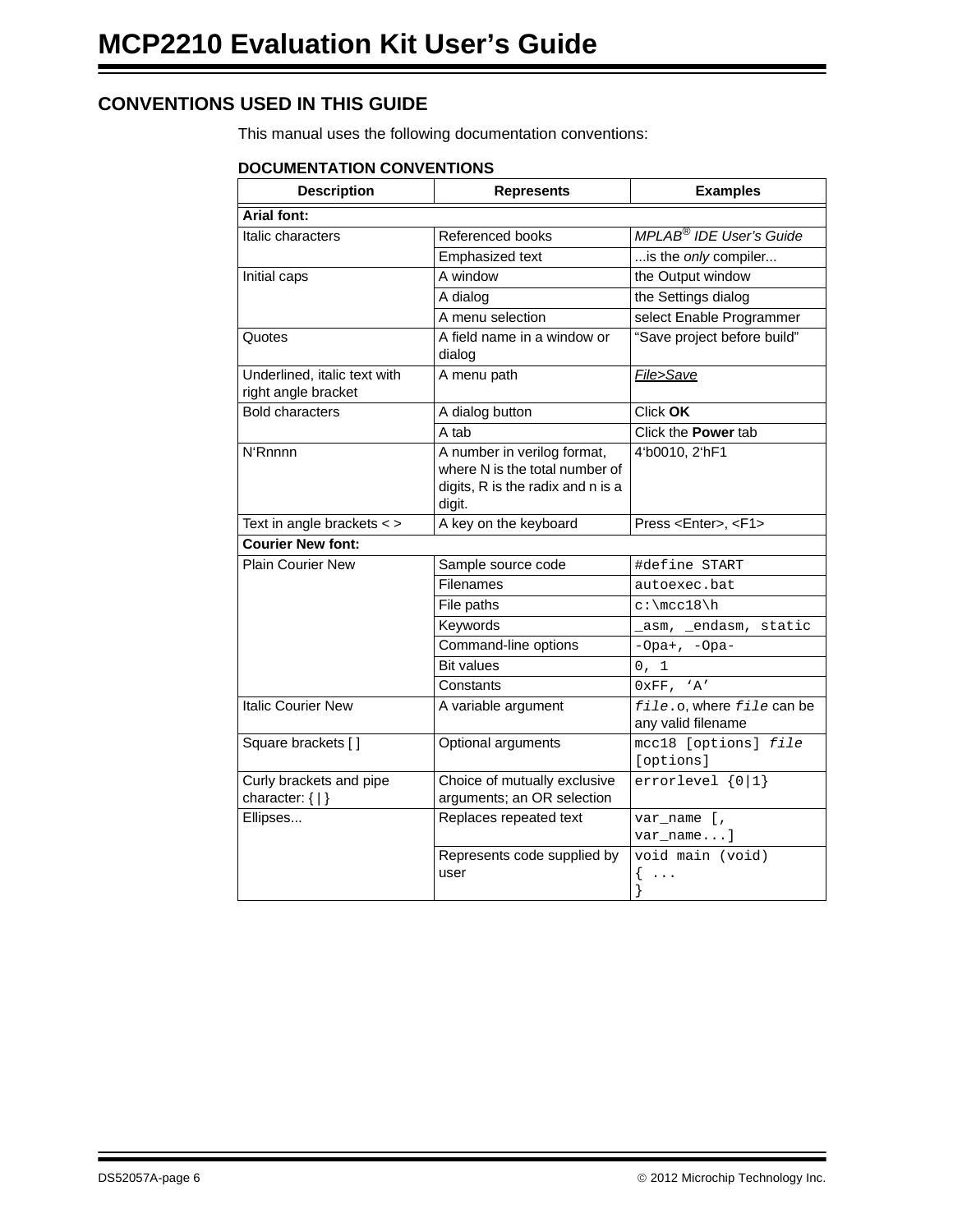### <span id="page-6-0"></span>**RECOMMENDED READING**

This user's guide describes how to use MCP2210 Evaluation Kit. Other useful documents are listed below. The following Microchip documents are available and recommended as supplemental reference resources.

**• MCP2210 Data Sheet -** *"USB-to-SPI Protocol Converter with GPIO (Master Mode)"* **(DS22288)**

### <span id="page-6-1"></span>**THE MICROCHIP WEB SITE**

Microchip provides online support via our web site a[t www.microchip.com](www.microchip.com). This web site is used as a means to make files and information easily available to customers. Accessible by using your favorite Internet browser, the web site contains the following information:

- **Product Support** Data sheets and errata, application notes and sample programs, design resources, user's guides and hardware support documents, latest software releases and archived software
- **General Technical Support** Frequently Asked Questions (FAQs), technical support requests, online discussion groups, Microchip consultant program member listing
- **Business of Microchip** Product selector and ordering guides, latest Microchip press releases, listing of seminars and events, listings of Microchip sales offices, distributors and factory representatives

### <span id="page-6-2"></span>**CUSTOMER SUPPORT**

Users of Microchip products can receive assistance through several channels:

- Distributor or Representative
- Local Sales Office
- Field Application Engineer (FAE)
- Technical Support

Customers should contact their distributor, representative or field application engineer (FAE) for support. Local sales offices are also available to help customers. A listing of sales offices and locations is included in the back of this document.

[Technical support is available through the web site at: .h](http://www.microchip.com/support)ttp://www.microchip.com/support.

### <span id="page-6-3"></span>**DOCUMENT REVISION HISTORY**

#### **Revision A (March 2012)**

• Initial Release of this Document.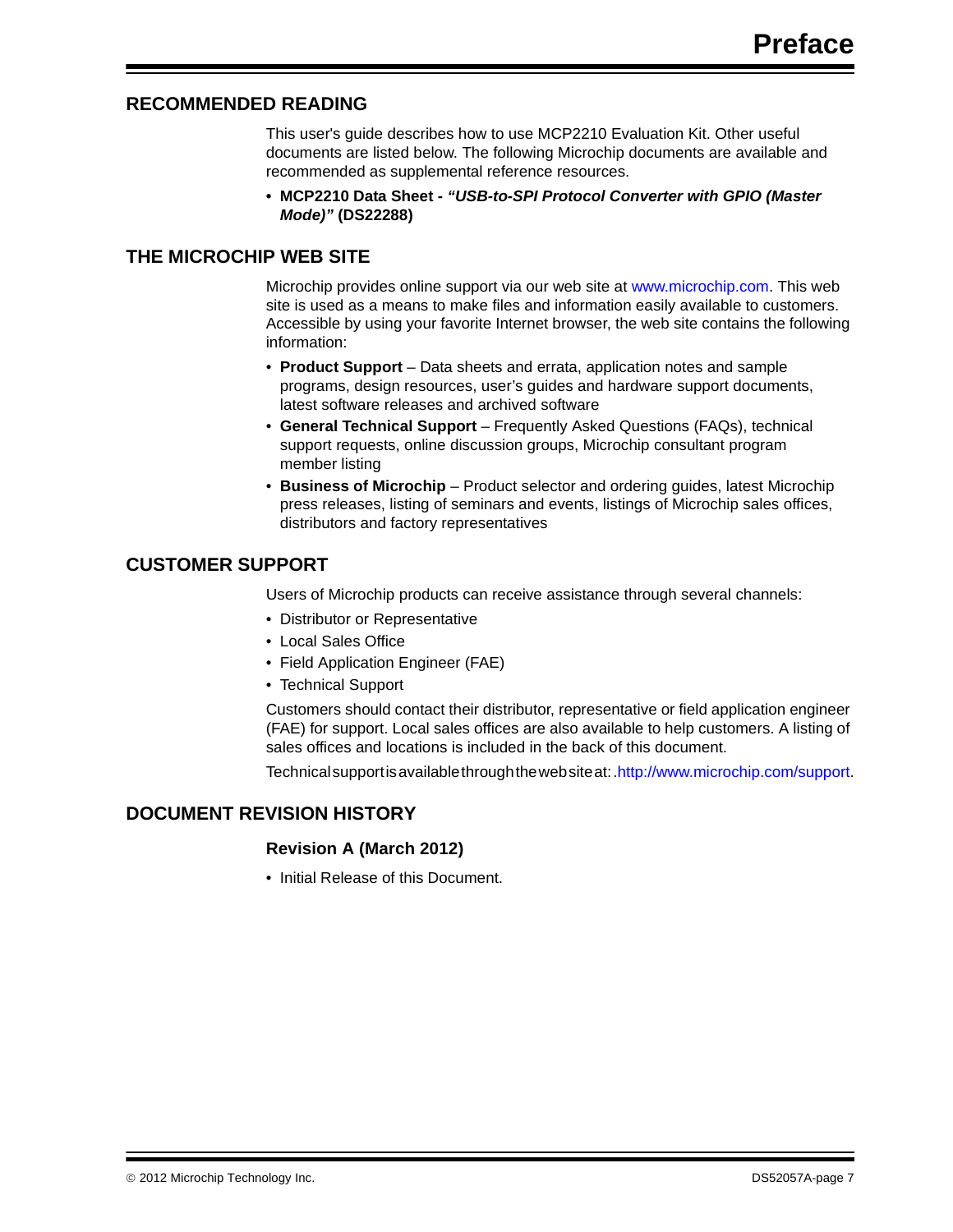**NOTES:**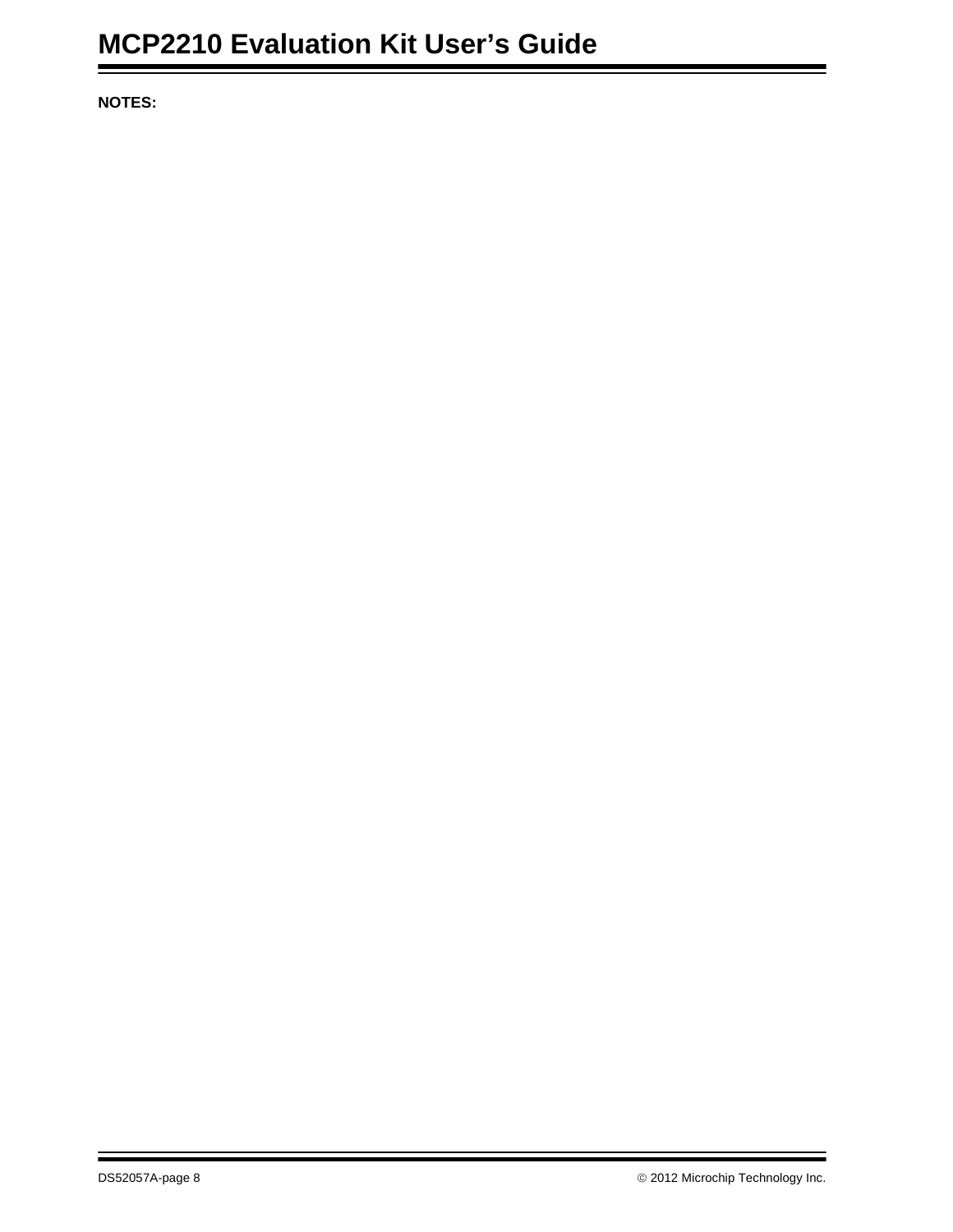

# <span id="page-8-4"></span>**MCP2210 EVALUATION KIT USER'S GUIDE**

# **Chapter 1. Product Overview**

### <span id="page-8-1"></span><span id="page-8-0"></span>**1.1 INTRODUCTION**

This chapter provides an overview of the MCP2210 Evaluation Kit and covers the following topics:

- • [MCP2210 Evaluation Kit General Description](#page-8-2)
- • [What The MCP2210 Evaluation Kit Includes](#page-8-3)

### <span id="page-8-2"></span>**1.2 MCP2210 EVALUATION KIT GENERAL DESCRIPTION**

The MCP2210 Evaluation Kit (ADM00421) is a development and evaluation platform for the MCP2210 device. The kit is comprised of two connected boards:

- MCP2210 Breakout Board (ADM00419)
- MCP2210 SPI Slave Motherboard (ADM00420)

The MCP2210 SPI Slave Motherboard is designed to work together with the MCP2210 Breakout Board (ADM00419). The motherboard provides the test-points required for measurements. It also contains the following SPI slave devices:

- MCP23S08 8-bit I/O expander
- MCP3204 4 channel, 12-bit ADC
- 25LC02 2 kbit EEPROM
- TC77 Temperature sensor

All devices are SPI slaves, controlled by the MCP2210.

Windows®-based PC software is used to evaluate/demonstrate the MCP2210 as a [USB-to-SPI \(Master\) device. It allows I/O control and custom device configuration. The](www.microchip.com)  [software is downloadable from the board web page on w](www.microchip.com)ww.microchip.com.

A DLL package is also available for development of custom PC applications using the MCP2210. The DLL package is downloadable from the board's web page.

### <span id="page-8-3"></span>**1.3 WHAT THE MCP2210 EVALUATION KIT INCLUDES**

The MCP2210 Evaluation Kit includes (ADM00421):

- MCP2210 Breakout Board (ADM00419)
- MCP2210 SPI Slave Motherboard (ADM00420)
- Mini-USB cable
- Important Information Sheet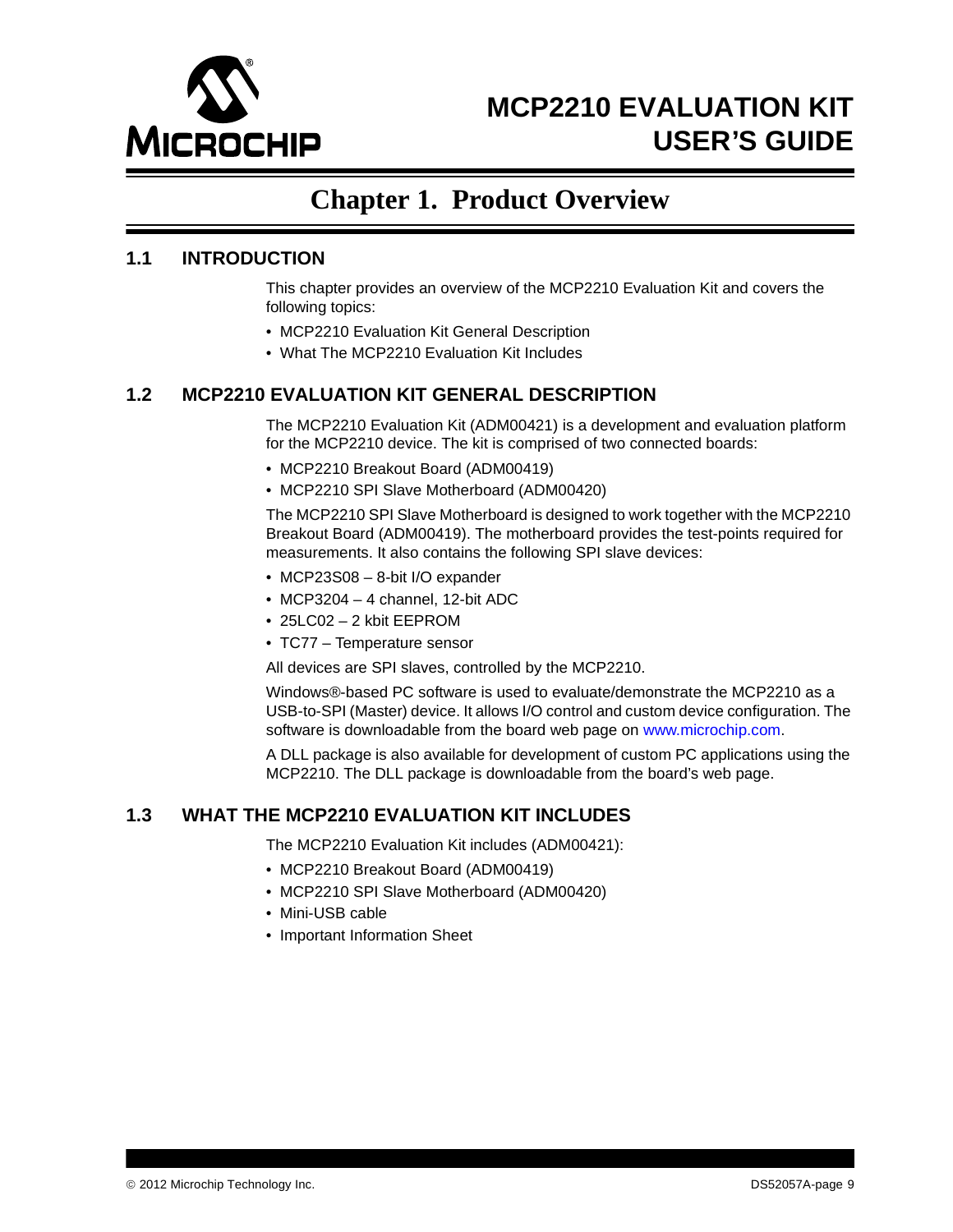**NOTES:**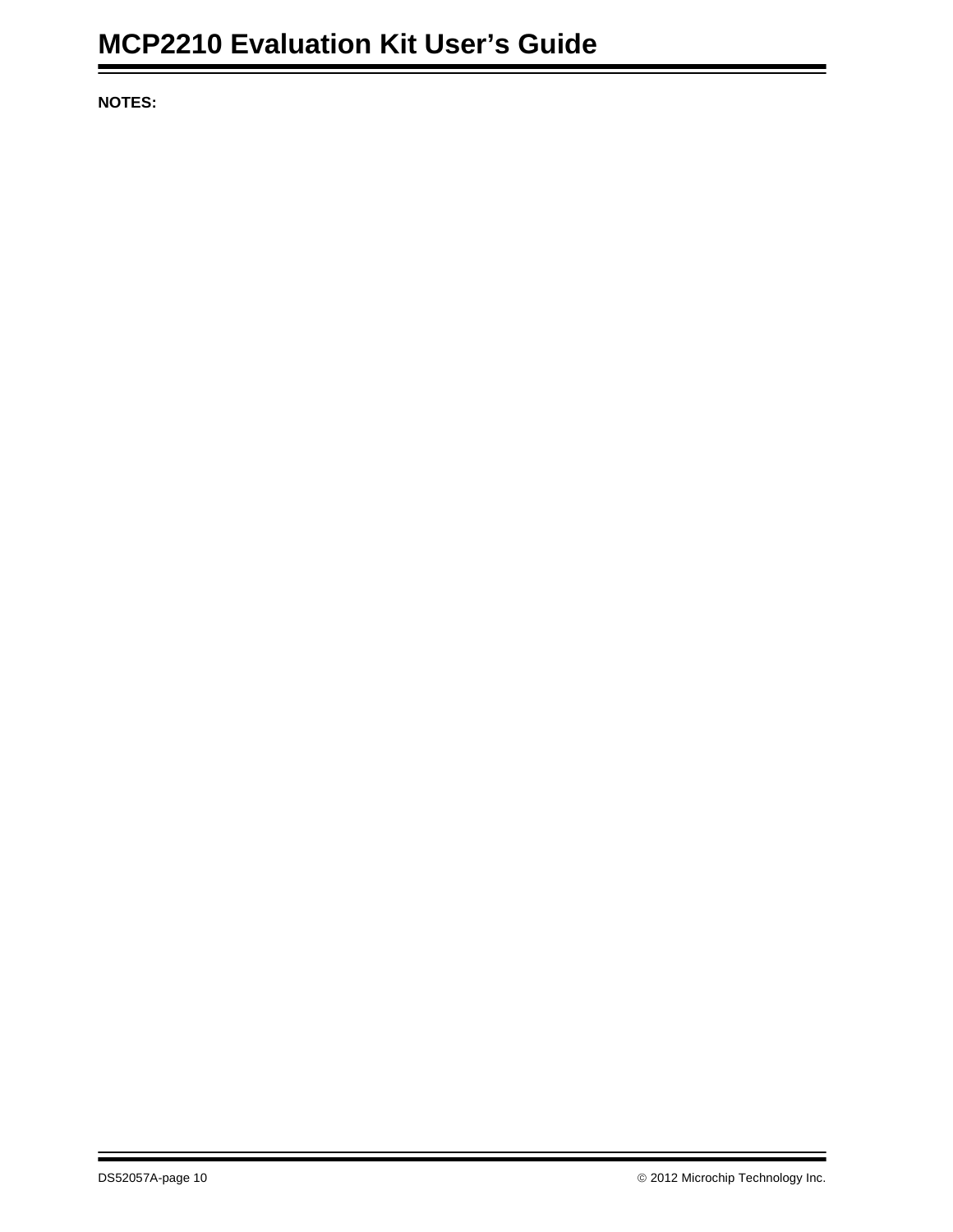

# <span id="page-10-3"></span>**MCP2210 EVALUATION KIT USER'S GUIDE**

# **Chapter 2. Installation and Operation**

### <span id="page-10-1"></span><span id="page-10-0"></span>**2.1 INTRODUCTION**

The MCP2210 Evaluation Kit is designed to demonstrate the device as a USB-to-SPI (Master) bridge solution.

The Evaluation Kit is comprised of two boards that have the following features:

- MCP2210 Breakout Board:
	- Small plug-in board with DIP form factor (0.6 inches overall row spacing between pins)
	- Mini-USB connector
	- Access to the SPI bus and all GP signals
	- PICkit™ Serial Analyzer compatible header
	- 3.3 or 5V jumper selectable  $V_{DD}$ ; the Breakout Board can be used to supply up to 500 mA to the rest of the system
- MCP2210 SPI Slave Motherboard:
	- Socket for plugging in the MCP2210 Breakout Board
	- Test-points for the SPI bus and GP signals
	- PICkit™ Serial Analyzer header (it can be used to access only one of the SPI slave chips present on this board – MCP23S08)
	- 8-bit I/O expander (MCP23S08) with eight LEDs
	- Four channel, 12-bit ADC (MCP3204) a potentiometer is used to vary the voltage on the Channel 1 ADC input
	- 2 kbit EEPROM 25LC02
	- Temperature sensor TC77

### <span id="page-10-2"></span>**2.2 KIT SETUP**

Follow these steps to set up the MCP2210 Evaluation Kit:

- 1. [Download the support material \(PC applications and DLL libraries\) that can be](http://www.microchip.com/stellent/idcplg?IdcService=SS_GET_PAGE&nodeId=1406&dDocName=en556988&part=ADM00421)  [found on the board's page \(w](http://www.microchip.com/stellent/idcplg?IdcService=SS_GET_PAGE&nodeId=1406&dDocName=en556988&part=ADM00421)ww.microchip.com/mcp2210evaluationkit).
- 2. Plug the MCP2210 Breakout Board into the MCP2210 SPI Slave Motherboard.
- 3. Connect the MCP2210 Breakout Board to a PC via a USB port.
- 4. The system will automatically install the driver for this board. When the installation is complete, the board is ready for operation.
- 5. Install the downloaded PC software.
- 6. Start the demo application and exercise the SPI slave chip's features.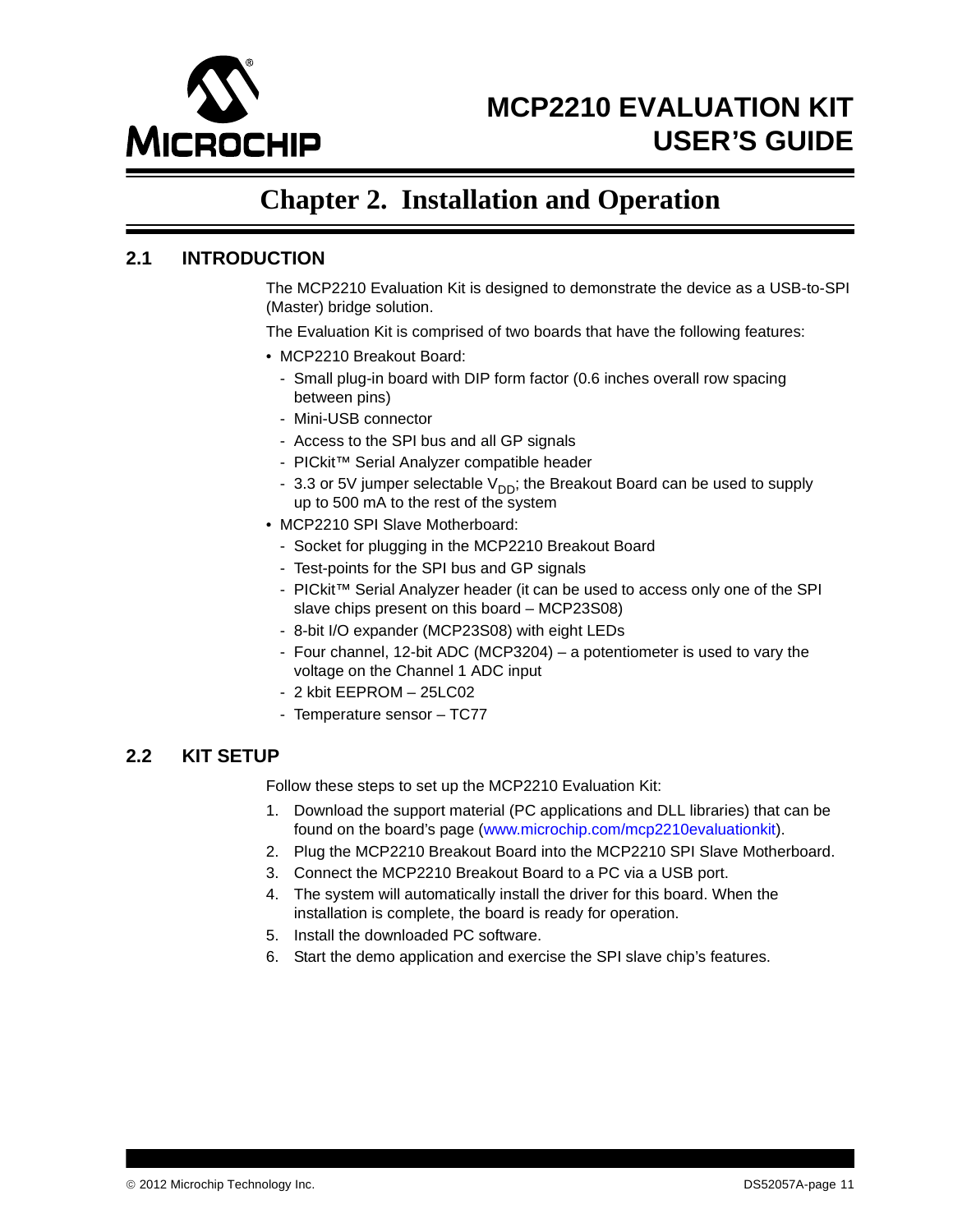# <span id="page-11-0"></span>**2.3 BOARD OPERATION**

The MCP2210 device is detected by a Windows®-based PC host as a Human Interface Device (HID). The accompanying software can be used to exercise the Evaluation Kit's features. It also provides a reference point for users that want to create custom applications based on the MCP2210.

### **2.3.1 MCP2210 Breakout Board Operation**

The MCP2210 Breakout Board can be used with either the provided motherboard, or as a stand-alone USB-to-SPI (Master) bridge module. The breakout board provides all the required signals in order to assist the user in building customized boards using the MCP2210.

The breakout board has the following features:

- SPI bus signals (MOSI, MISO, SCK)
- 9 GP signals configurable for:
	- GPIO functionality (digital input or output pins)
	- Chip Select functionality (working with the SPI bus signals)
	- Dedicated function pins
- Jumper selectable power supply: 3.3 or 5V (up to 500 mA). The board has a default connection trace between  $V_{DD}$  and 3.3V rail, making the voltage header mounting unnecessary when powering the board with 3.3V. For 5V operation, a 3-pin header must be mounted on the board.
- PICkit™ Serial Analyzer header using GP4 as the Chip Select signal

**Note:** This function is available only on SPI operations, it does not work on I<sup>2</sup>C or UART signals.

• Dip form-factor (0.6 inches overall row spacing between pins)

By using the provided software and libraries, the user can create personalized PC applications using the breakout board as a USB-to-SPI (Master) bridge adapter.

### **2.3.2 MCP2210 Breakout Board Operation**

The MCP2210 Utility software was created for custom device setting requirements. A few of the settings that this utility can alter include VID, PID, power requirements, and string descriptors. A download link for this software can be found on the board web page. For instructions on the use of this software, refer to the software's supporting documentation included within the application install package.

### **2.3.3 SPI Terminal Utility**

The SPI Terminal Utility is a tool that allows low-level data exchange at the SPI bus level. This application is useful for low-level communication and troubleshooting between the MCP2210 and various SPI slave modules.

The utility window has different sections for GP designation, SPI transfer parameters and user data area.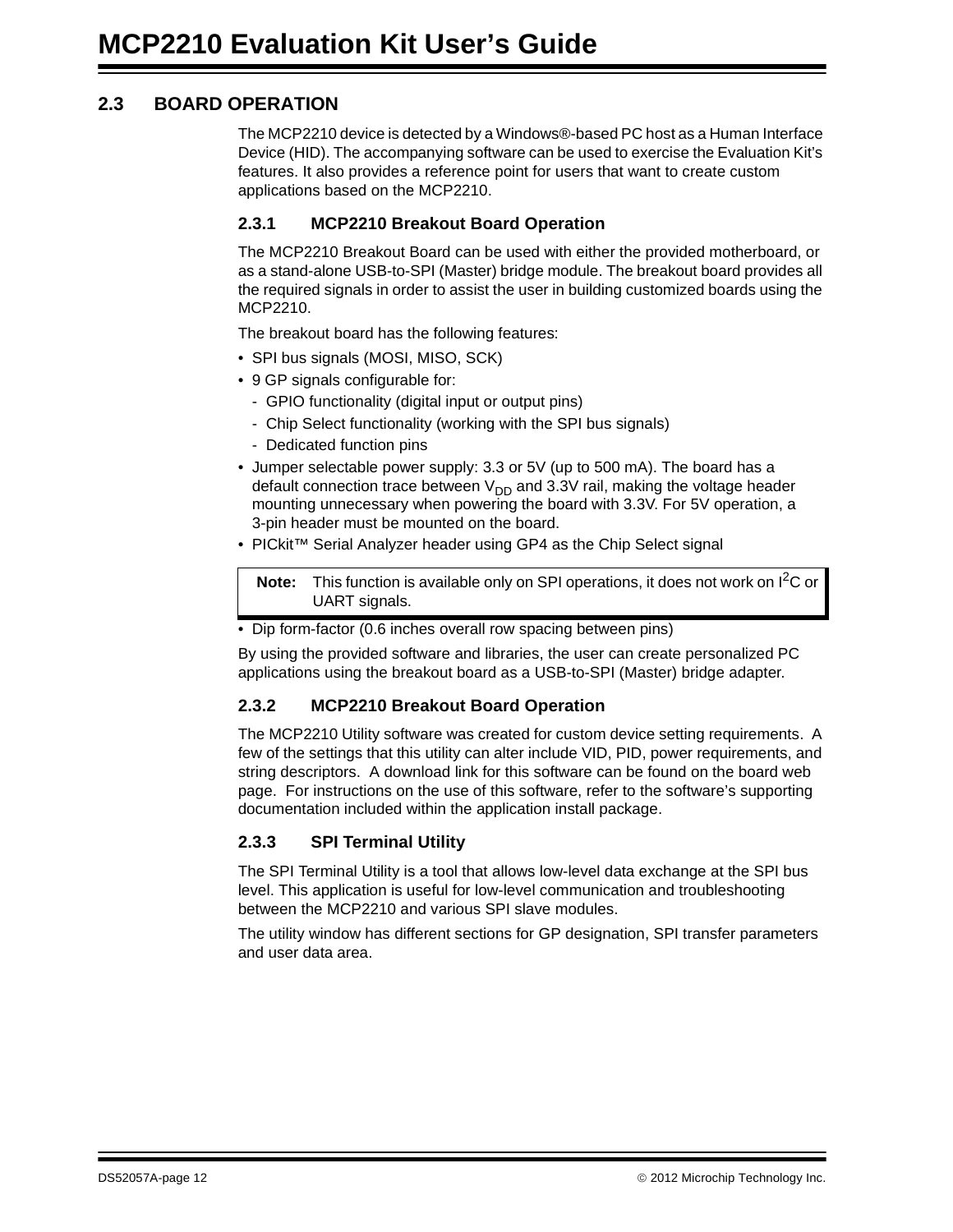<span id="page-12-0"></span>

After the application is started, the state of the connection with the MCP2210 is shown in the Status Messages bar (in the lower left corner of the screen).

The user can establish the GP configuration. The GPs can be used as chip select pins. Each GP Active and Idle value can be established by selecting the appropriate checkboxes, or by directly supplying the correct value in the GP Direct Settings section. The same behavior applies to the GP designation (the GP designation can be established by clicking the appropriate radio-button, or by directly supplying the GP designation value in the GP settings Direct Values section).

The SPI settings pertaining to the needed SPI transfer can be established in the SPI Parameters section.

The data to be sent out is filled in the **Tx Data** field. To send the data to the SPI slave device, press the **SPI Transfer Data** button on the lower right area of the screen. The data received from the SPI slave device is displayed in the **Rx Data** field.

The user data can be supplied in either HEX or Decimal mode. This can be accomplished by selecting the HEX mode checkbox. The data in the Tx and Rx Data fields will be displayed in HEX or Decimal.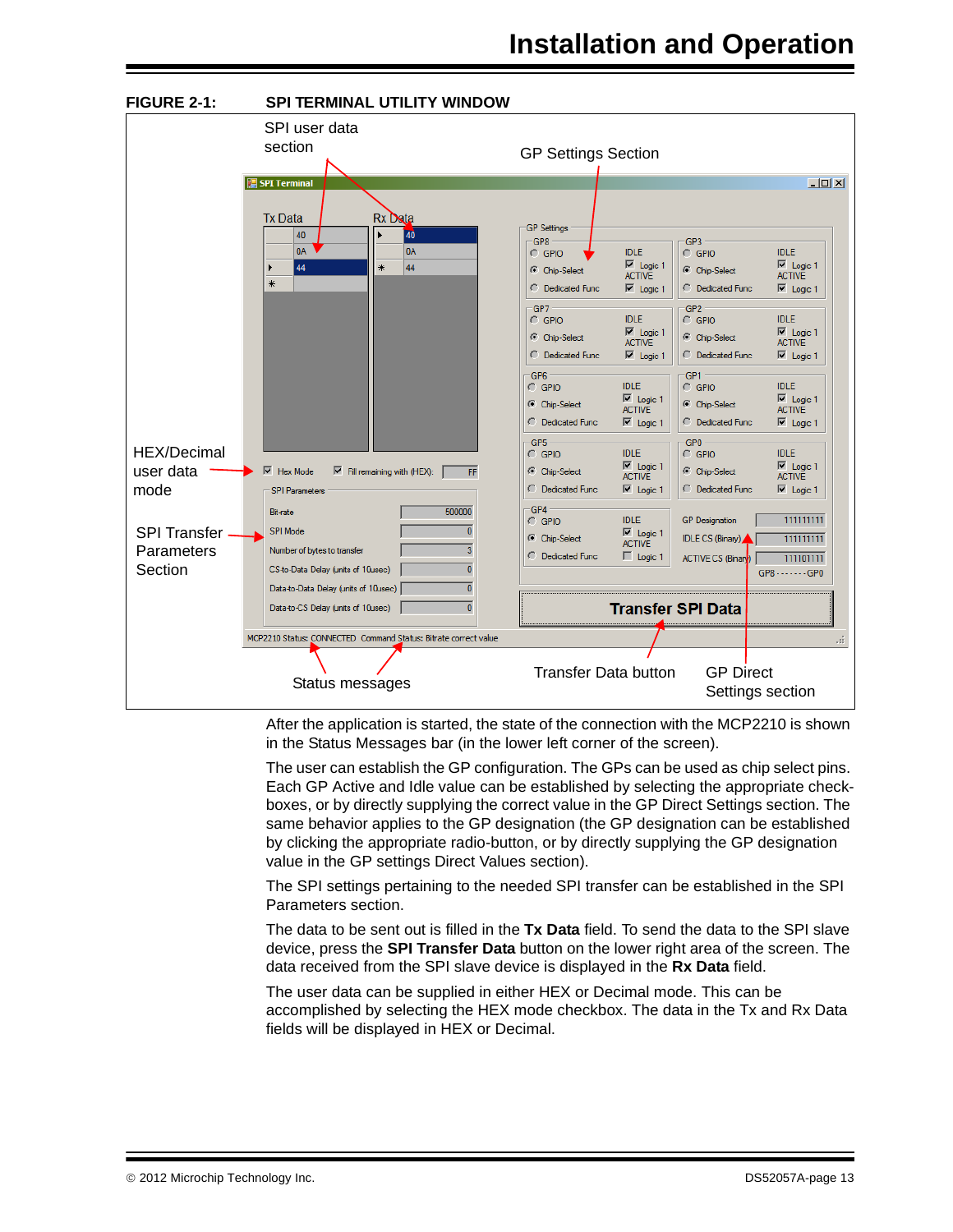A simple test using the SPI Terminal utility shows how the MCP23S08 (an 8-bit I/O expander) uses the GP4 pin of the MCP2210 device as a chip select line. This line should be active low. The GP4 must be set as in the [Figure 2-1](#page-12-0), with the IDLE option checked (IDLE value is logic '1') and the ACTIVE option unchecked (ACTIVE value is logic '0').

The SPI parameters are set as follows:

- Bit rate 500000 bps
- SPI Mode  $-0$
- Number of bytes to transfer  $-3$
- All the SPI related delays are set to 0

The TX Data should contain the following HEX values: 40, 00, 00. Click on the **SPI Transfer Data** button to complete the procedure and set the MCP23S08's port as an output.

After setting this port, a value can be sent out to the port to light the LEDs on the board. To make this happen, insert the following three HEX values: 40, 0A, FF. By clicking the **SPI Transfer Data** button again, the inserted values are sent out to the MCP23S08 device. This command will light all the LEDs on the board. If any other LED light pattern is desired, the third value (FF) can be changed to any other 8-bit value.

To verify the value written to the MCP23S08's port, another set of data must be written into the TX Data area: 41, 0A and any other 8-bit value (a "Don't care" value for the third position is admissible, because the read value from the MCP23S08 is received on the third byte).

In the RX Data field, the third value should be the identical to the one sent out previously (in the given example, FF).

#### **2.3.4 MCP2210 Evaluation Kit demo application**

The provided demo application is designed to work with the MCP2210 SPI Slave Motherboard using the MCP2210 Breakout Board as a USB-to-SPI bridge.

The application's source code is provided to facilitate the development of custom PC applications using the MCP2210 and the accompanying DLL package. This application was written in Visual Basic.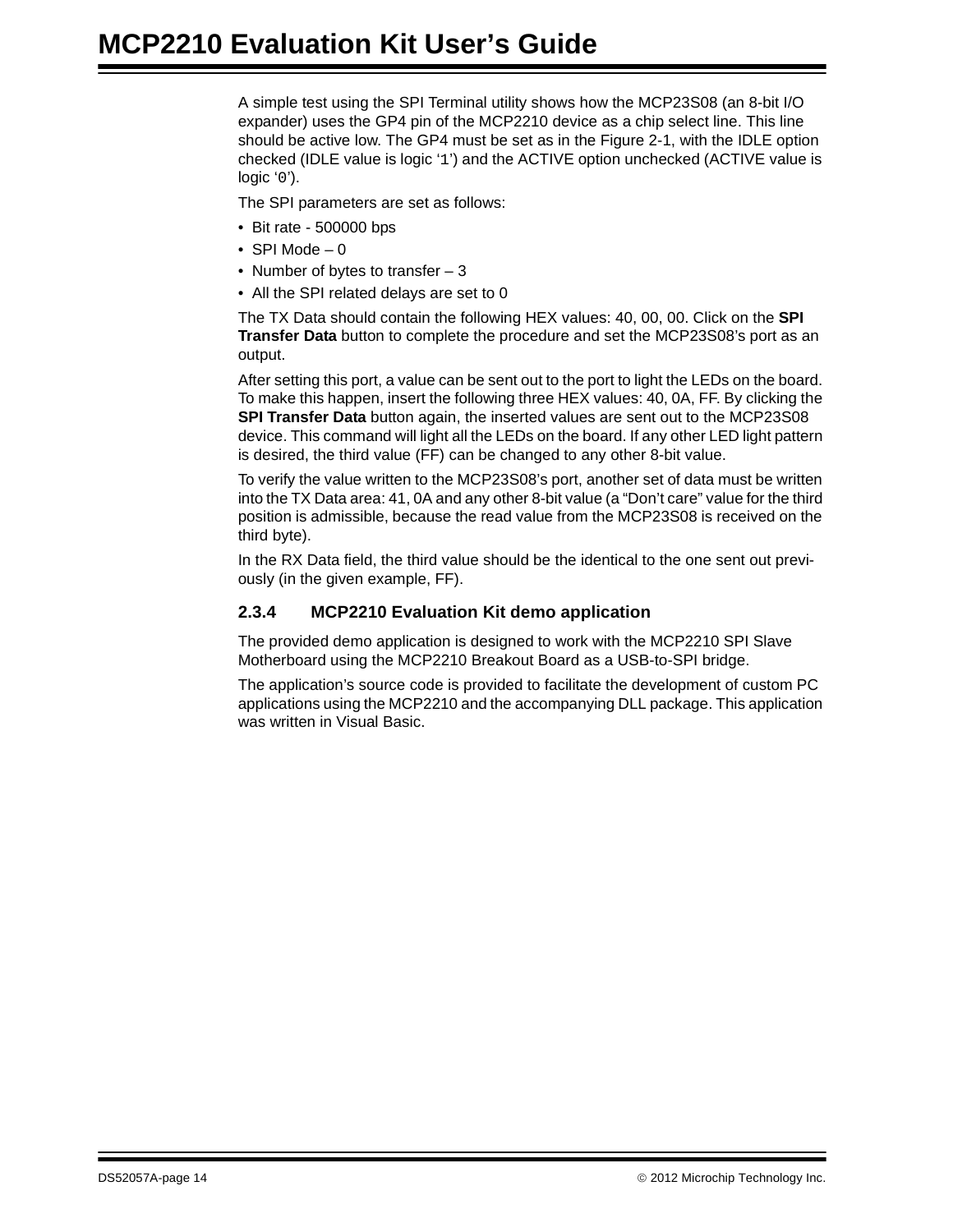

The PC GUI shows typical sections for each of the SPI slave devices present on the MCP2210 SPI Slave Motherboard.

#### **2.3.5 MCP23S08 GPIO Expander controls**

The GUI provides specific controls in order to assist the user in exploring the I/O expander features. The control for this chip shows eight color-coded buttons, each representing an I/O option.





By double-clicking on any of the buttons, the assigned I/O pin will toggle from being a digital input to digital output and back.

For the I/Os designated as digital inputs, any change on the pins will be shown on the GUI in yellow (for a logic high value) or in blue (for a logic low value).

For the I/Os designated as digital outputs, a single click on any of the I/O circles will toggle their output value from logic low (in red) to logic high (in green). When a digital output is set to logic high, the corresponding LED will be lit.

#### **2.3.6 EEPROM 25LC02 Controls**

The EEPROM GUI section presents a data-grid control and three buttons (see [Figure 2-4\)](#page-15-0). The data-grid is organized in eight columns and sixty-four rows. The EEPROM addresses are read from left to right, top to bottom, starting at location 0 (in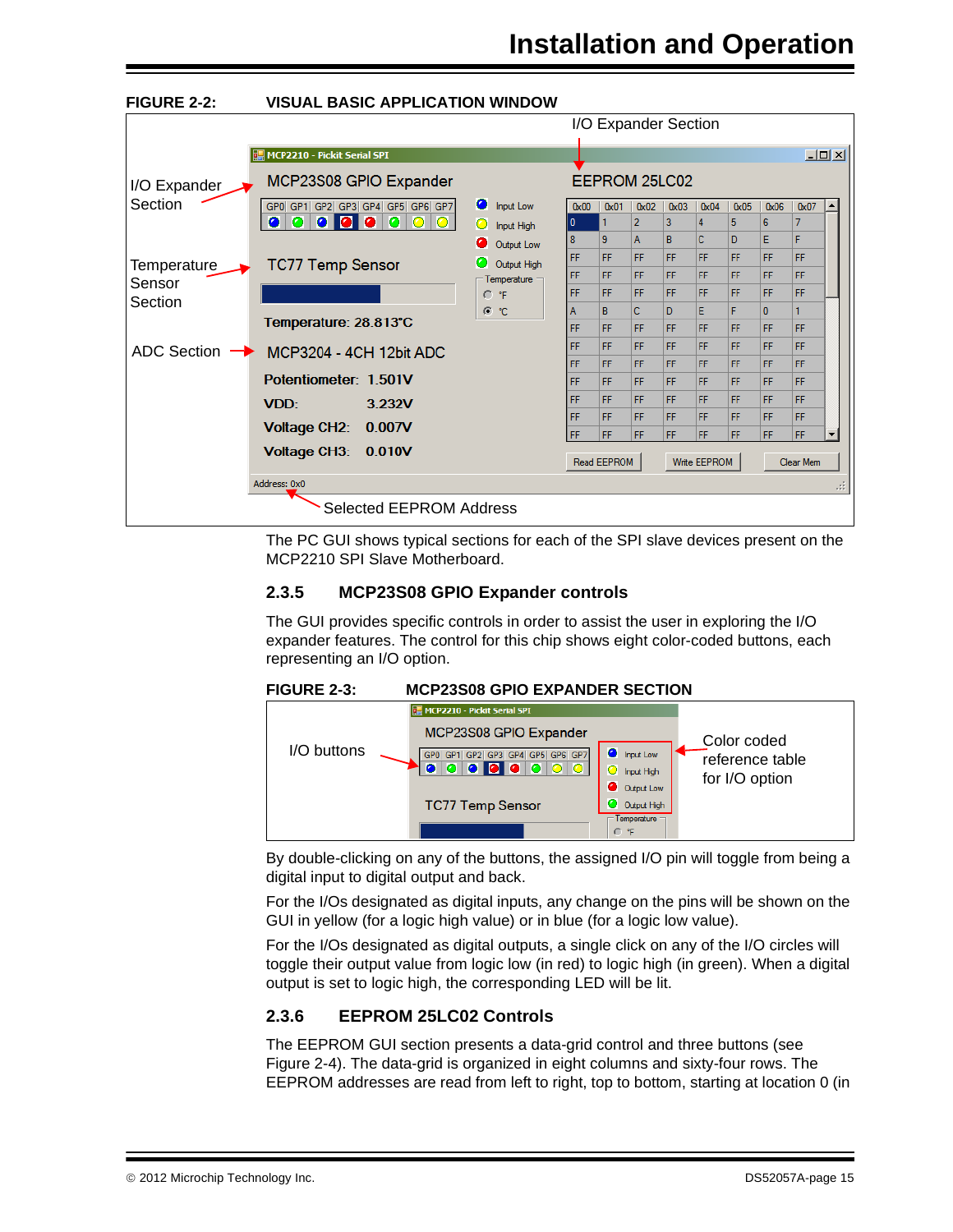the first line, first column on the left). When, a particular cell in the data grid control is highlighted, the corresponding EEPROM address is displayed in the bottom left corner of the application window.

|         |                   | EEPROM 25LC02    |                |                   |              |           |             |           | $ I_{\square} $<br>Data-grid<br>controls |
|---------|-------------------|------------------|----------------|-------------------|--------------|-----------|-------------|-----------|------------------------------------------|
|         | 0 <sub>x</sub> 00 | 0 <sub>x01</sub> | 0x02           | 0 <sub>x</sub> 03 | 0x04         | 0x05      | <b>0x06</b> | 0x0z      |                                          |
|         | 0                 |                  | $\overline{2}$ | 3                 | 4            | 5         | 6           |           |                                          |
|         | 8                 | $\overline{9}$   | $\mathsf{A}$   | B                 | c            | D         | E           | F         |                                          |
|         | FF.               | <b>FF</b>        | FF.            | <b>FF</b>         | <b>FF</b>    | FF.       | FF.         | <b>FF</b> |                                          |
|         | FF.               | <b>FF</b>        | FF.            | <b>FF</b>         | <b>FF</b>    | <b>FF</b> | <b>FF</b>   | <b>FF</b> |                                          |
|         | <b>FF</b>         | <b>FF</b>        | FF.            | <b>FF</b>         | FF           | <b>FF</b> | FF.         | FF.       |                                          |
|         | А                 | B                | c              | D                 | E            | F         | $\Omega$    | 1         |                                          |
|         | FF.               | <b>FF</b>        | <b>FF</b>      | <b>FF</b>         | <b>FF</b>    | <b>FF</b> | <b>FF</b>   | <b>FF</b> |                                          |
|         | FF.               | <b>FF</b>        | <b>FF</b>      | FF.               | <b>FF</b>    | <b>FF</b> | <b>FF</b>   | <b>FF</b> |                                          |
|         | FF.               | FF.              | FF.            | FF.               | FF.          | FF.       | FF.         | <b>FF</b> |                                          |
|         | FF.               | <b>FF</b>        | FF.            | FF                | <b>FF</b>    | FF.       | FF.         | <b>FF</b> |                                          |
|         | FF.               | <b>FF</b>        | <b>FF</b>      | <b>FF</b>         | <b>FF</b>    | <b>FF</b> | <b>FF</b>   | <b>FF</b> |                                          |
|         | <b>FF</b>         | <b>FF</b>        | FF.            | <b>FF</b>         | <b>FF</b>    | <b>FF</b> | <b>FF</b>   | FF        |                                          |
| Control | FF                | <b>FF</b>        | <b>FF</b>      | <b>FF</b>         | FF.          | <b>FF</b> | FF.         | FF.       |                                          |
| buttons |                   | Read EEPROM      |                |                   | Write EEPROM |           |             | Clear Mem |                                          |

#### <span id="page-15-0"></span>**FIGURE 2-4: EEPROM 25LC02 SECTION**

The EEPROM section also shows three buttons:

- **Read EEPROM** Press this button to read the entire EEPROM memory. The content will show in the data-grid control.
- **Write EEPROM** The user can modify the data and add other hex-represented byte values in the cells. When all the modifications are done, press this button to write the modified data-grid content on the EEPROM.
- **Clear Mem** To verify the EEPROM content, press this button. This action clears only the data-grid control, not the EEPROM contents. Later, when the **Read EEPROM** button is pressed again, the actual EEPROM content will display in the data-grid control.

#### **2.3.7 TC77 Temp Sensor Section**

The temperature sensor displays the temperature of the sensor device present on the motherboard in either Fahrenheit or Celsius scales.

#### **FIGURE 2-5: TC77 TEMPERATURE SENSOR SECTION**

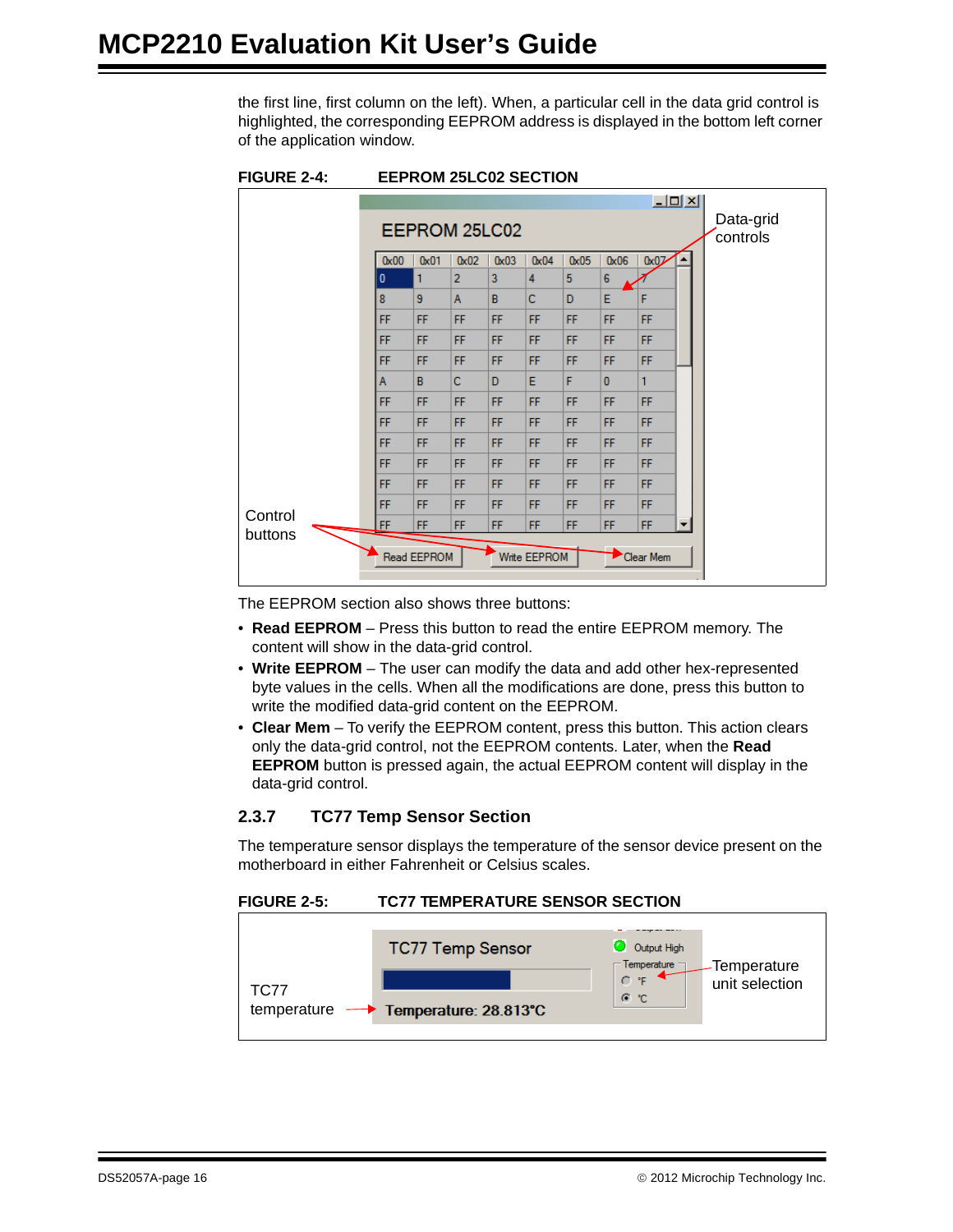### **2.3.8 MCP3204 ADC Display Section**

The MCP3201 12-bit ADC section displays the board's measured  $V_{DD}$  voltage and a voltage between 0 and VDD/2, corresponding to the voltage value set by the motherboard potentiometer.





The remaining channels (channels 2 and 3) can also display custom user measurements of voltages between 0V – 2.5V (maximum).

### <span id="page-16-0"></span>**2.4 MCP2210 TYPICAL USAGE SCENARIOS**

The MCP2210 can be used in systems where an SPI bus is available. The MCP2210 device can be either the single master on the bus, or one of the masters sharing the bus, if a proper master-access arbitration scheme is in place.

In cases where the MCP2210 is the only master on the SPI bus, a typical usage scenario is shown in [Figure 2-7](#page-17-0). The SPI bus links the SPI slave chips to the system, while a few GPs (configured for chip select function) can be used as chip select lines.

If SPI slave interrupt monitoring is required, the GP6 needs to be configured for its dedicated function, in order to monitor the interrupts coming from the SPI slave chips.

The PC application will handle all the details necessary for data transfer between the MCP2210 and the SPI slave devices.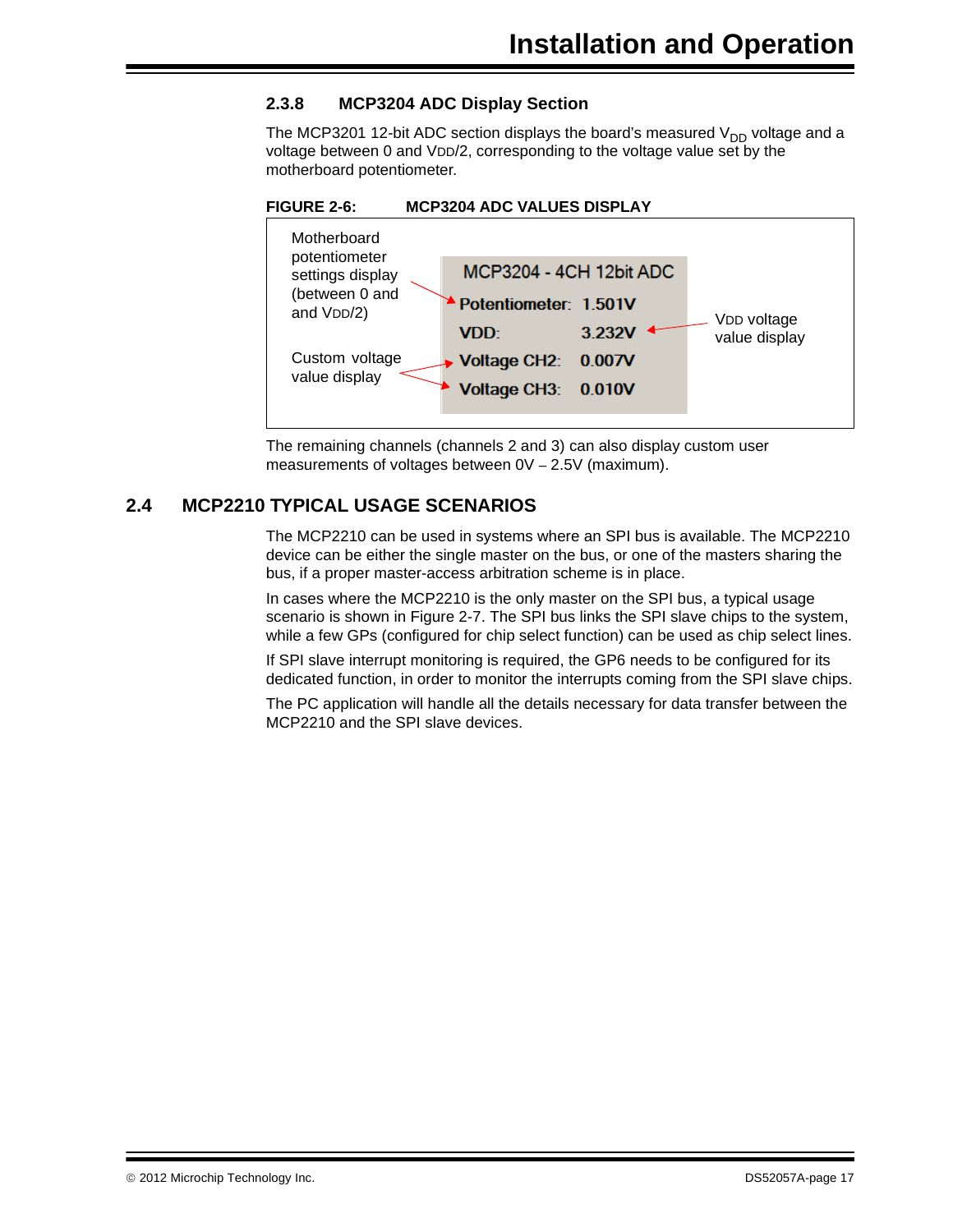<span id="page-17-0"></span>

When a system requires more than one SPI master sharing the same bus, an arbitration scheme needs to be developed, to prevent multiple SPI masters trying to access the bus at the same time. MCP2210 has support for such a mechanism, using GP7 and GP8 (configured for dedicated pin functionality) for this purpose.

When GP8 is configured for its dedicated functionality, the pin can be used as a bus release request for MCP2210 coming from another master. GP7 (configured for its dedicated functionality) is used as an SPI bus release acknowledge signal towards the requesting master. When an external SPI master requests that the MCP2210 release the bus, the MCP2210 completes the current SPI transfer (or it can be cancelled by the PC application by sending the proper USB command). Then it releases the bus, and signals this event on the acknowledge pin (GP7). The second master now has ownership of the bus and can keep it as long as the SPI bus request pin (GP8) is kept asserted.

In conclusion, when the dedicated functionality of the GP7 and GP8 are used, MCP2210 can be used in a multiple SPI master system.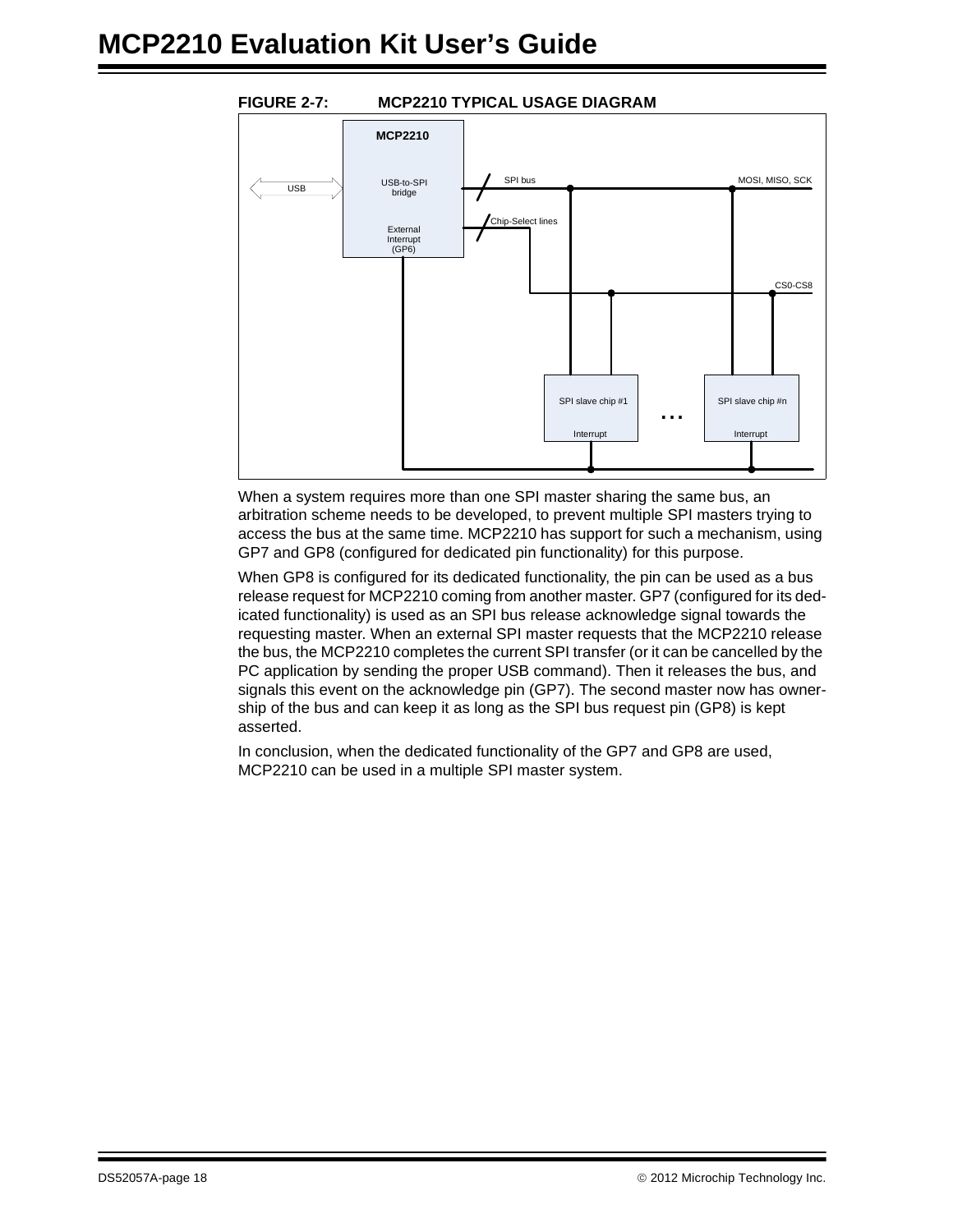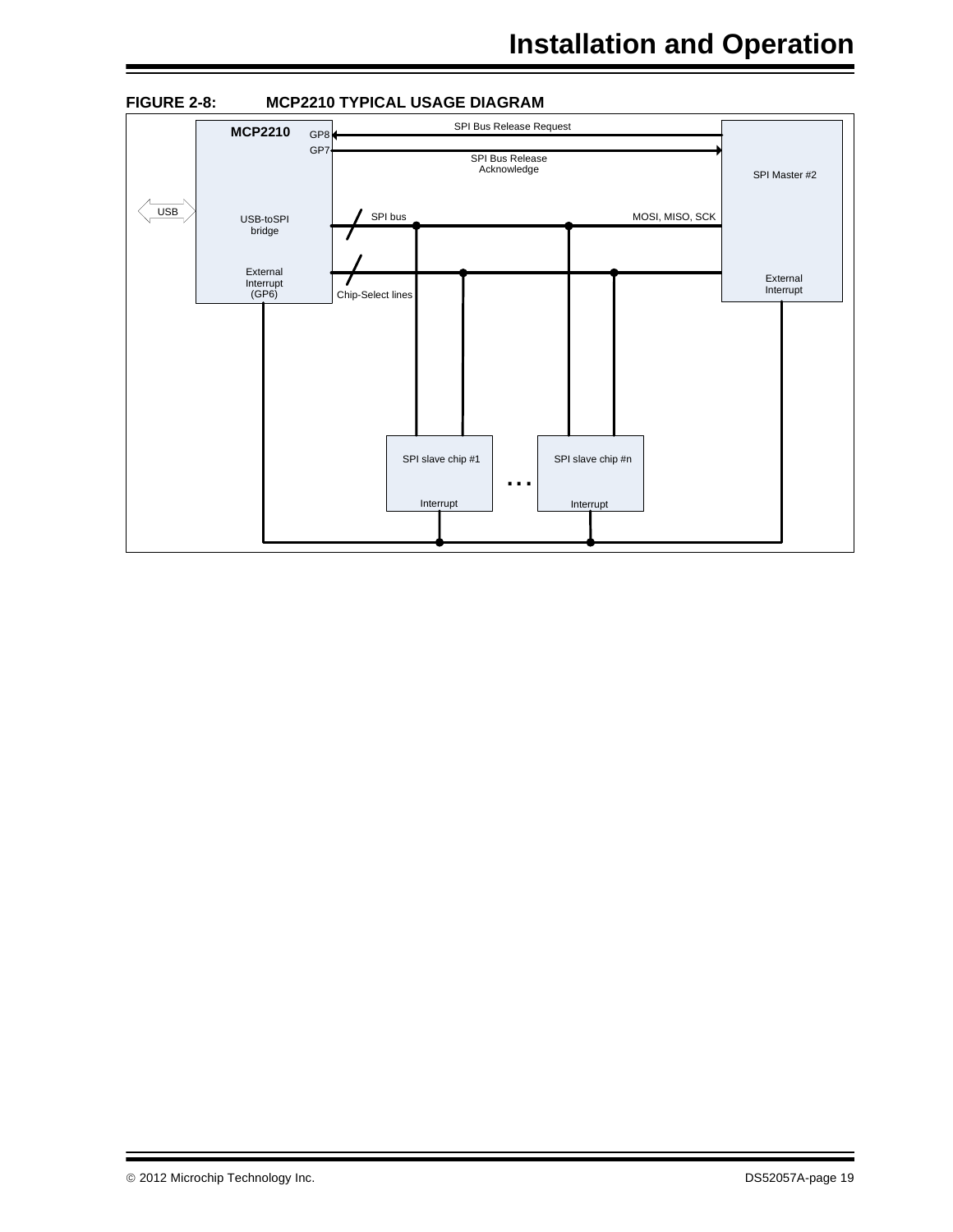**NOTES:**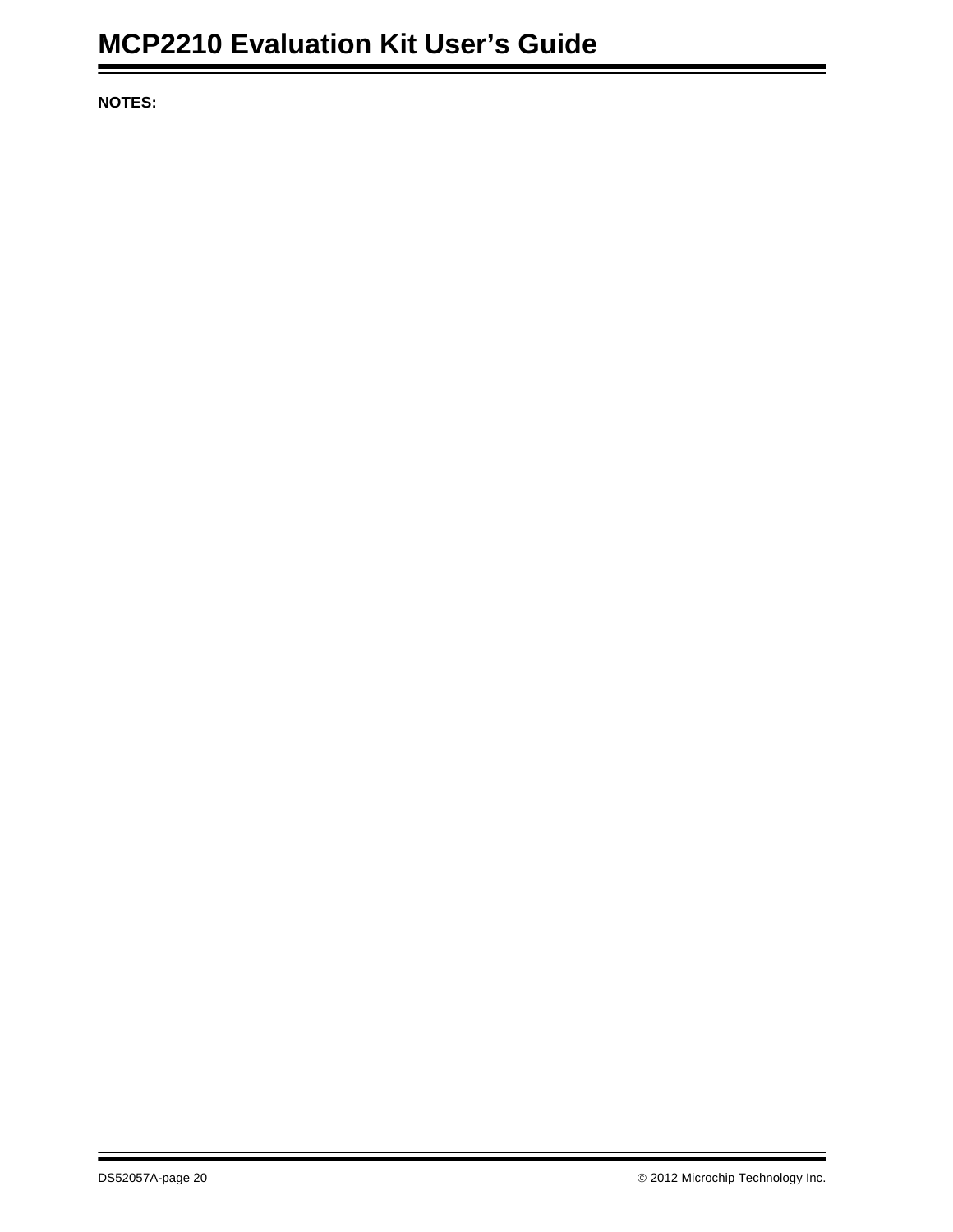

# <span id="page-20-2"></span>**MCP2210 EVALUATION KIT USER'S GUIDE**

# **Appendix A. Schematic and Layouts**

# <span id="page-20-1"></span><span id="page-20-0"></span>**A.1 INTRODUCTION**

This appendix contains the following schematics and layouts for the MCP2210 Evaluation Kit:

- • [MCP2210 Breakout Board Schematic and Layouts](#page-21-0)
	- - [Board Schematic](#page-21-1)
	- - [Board Top Silk and Pads](#page-22-0)
	- - [Board Top Silk, Pads and Copper](#page-23-0)
	- - [Board Top Pads and Copper](#page-24-0)
	- - [Board Bottom Silk and Pads](#page-25-0)
	- - [Board Bottom Silk, Pads and Copper](#page-26-0)
	- - [Board Bottom Pads and Copper](#page-27-0)
- • [MCP2210 SPI Slave Motherboard Schematic and Layouts](#page-28-0)
	- - [Board Schematic](#page-28-1)
	- - [Board Top Silk](#page-29-0)
	- - [Board Top Silk and Copper](#page-30-0)
	- - [Board Top Copper](#page-31-0)
	- - [Board Bottom Silk](#page-32-0)
	- - [Board Bottom Silk and Copper](#page-33-0)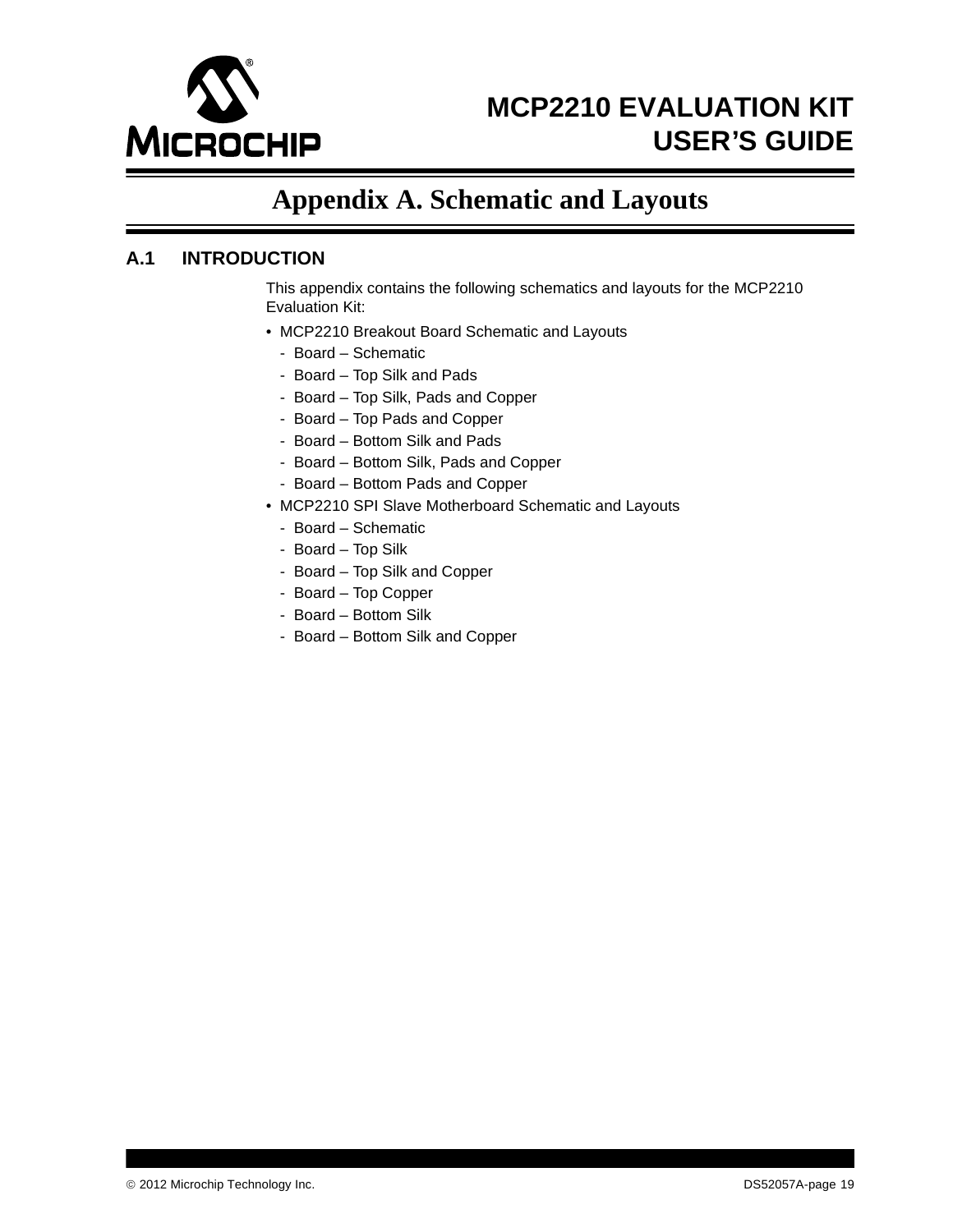# <span id="page-21-0"></span>**A.2 MCP2210 BREAKOUT BOARD SCHEMATIC AND LAYOUTS**

# <span id="page-21-1"></span>**A.2.1 Board – Schematic**

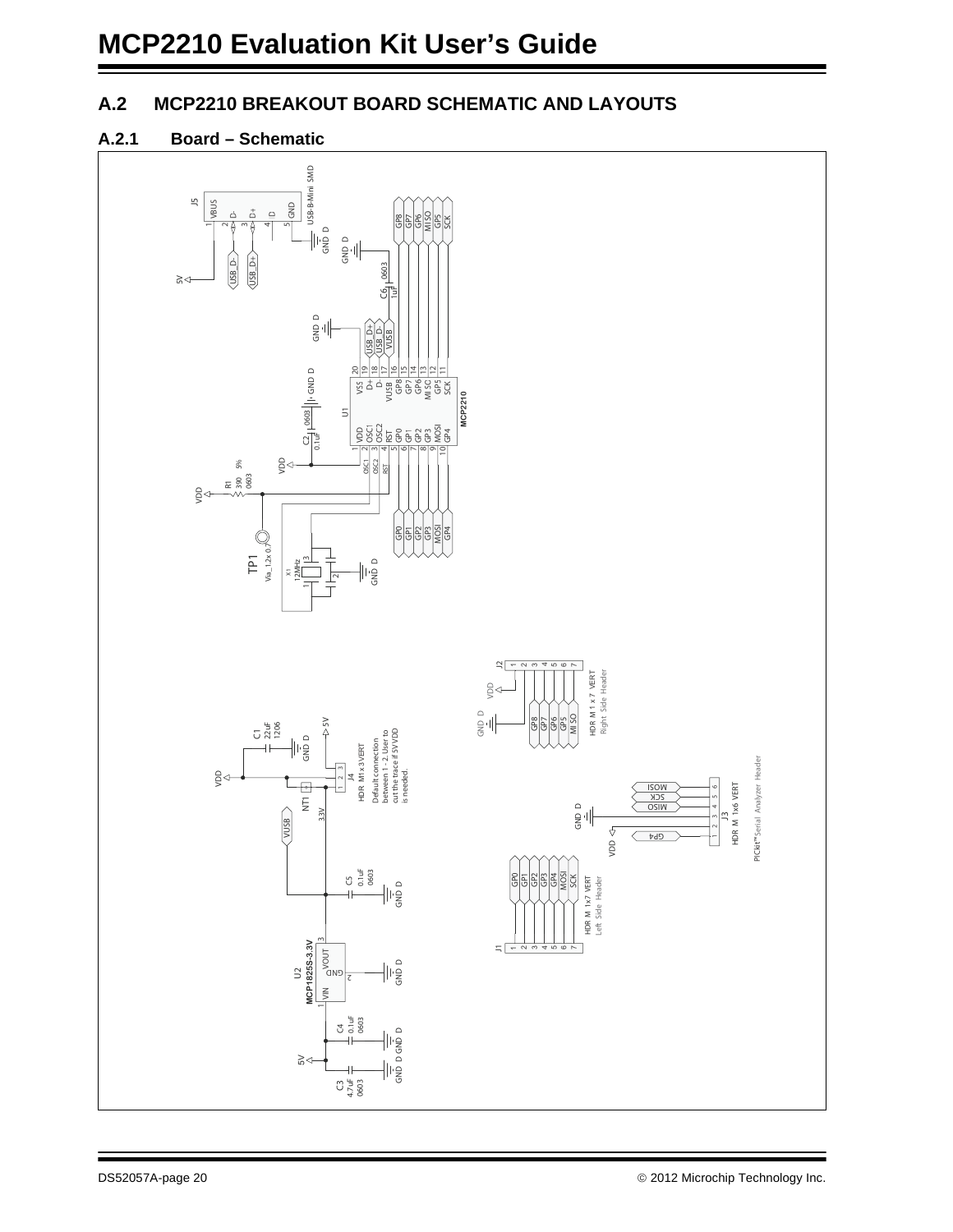<span id="page-22-0"></span>

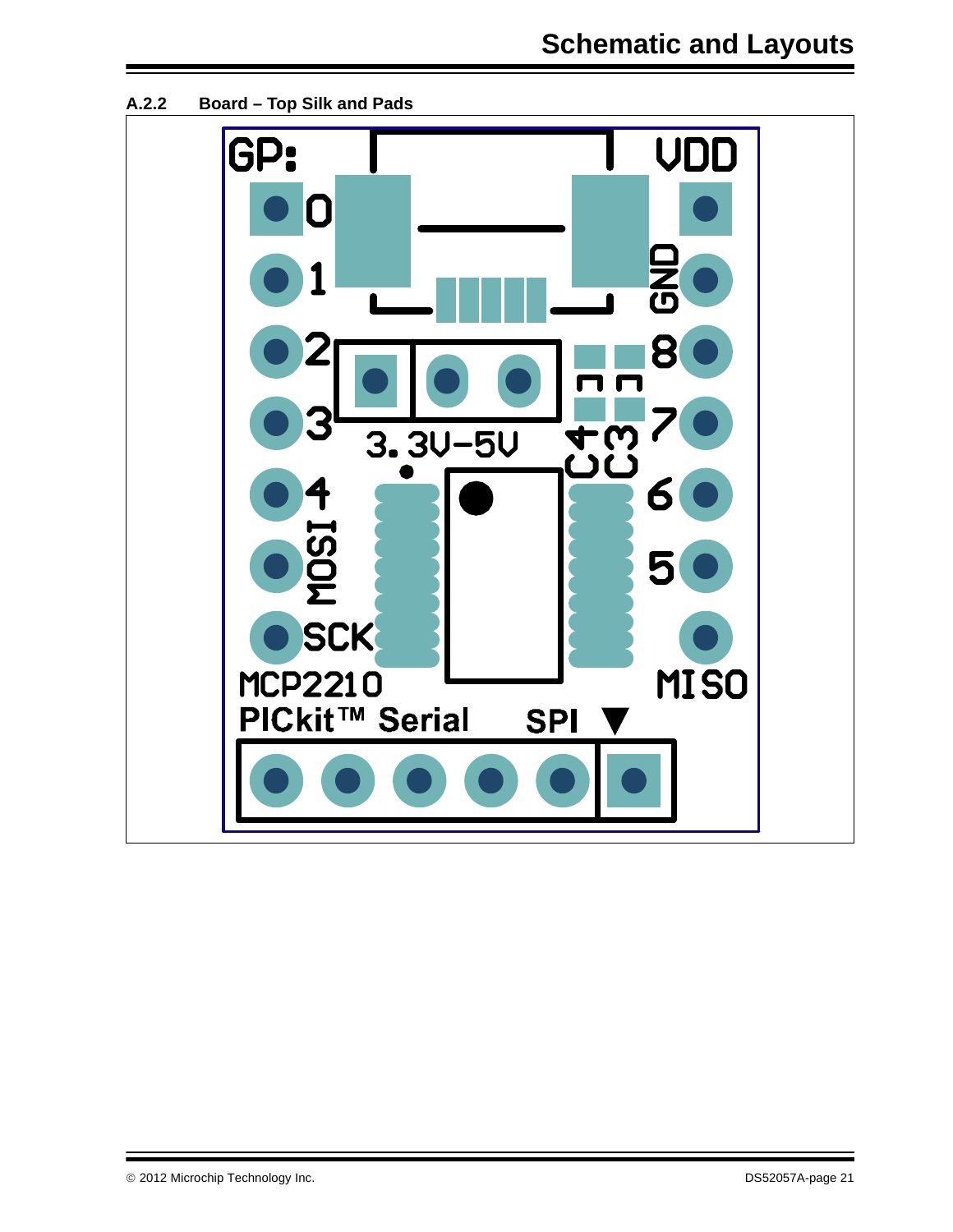# <span id="page-23-0"></span>**A.2.3 Board – Top Silk, Pads and Copper**

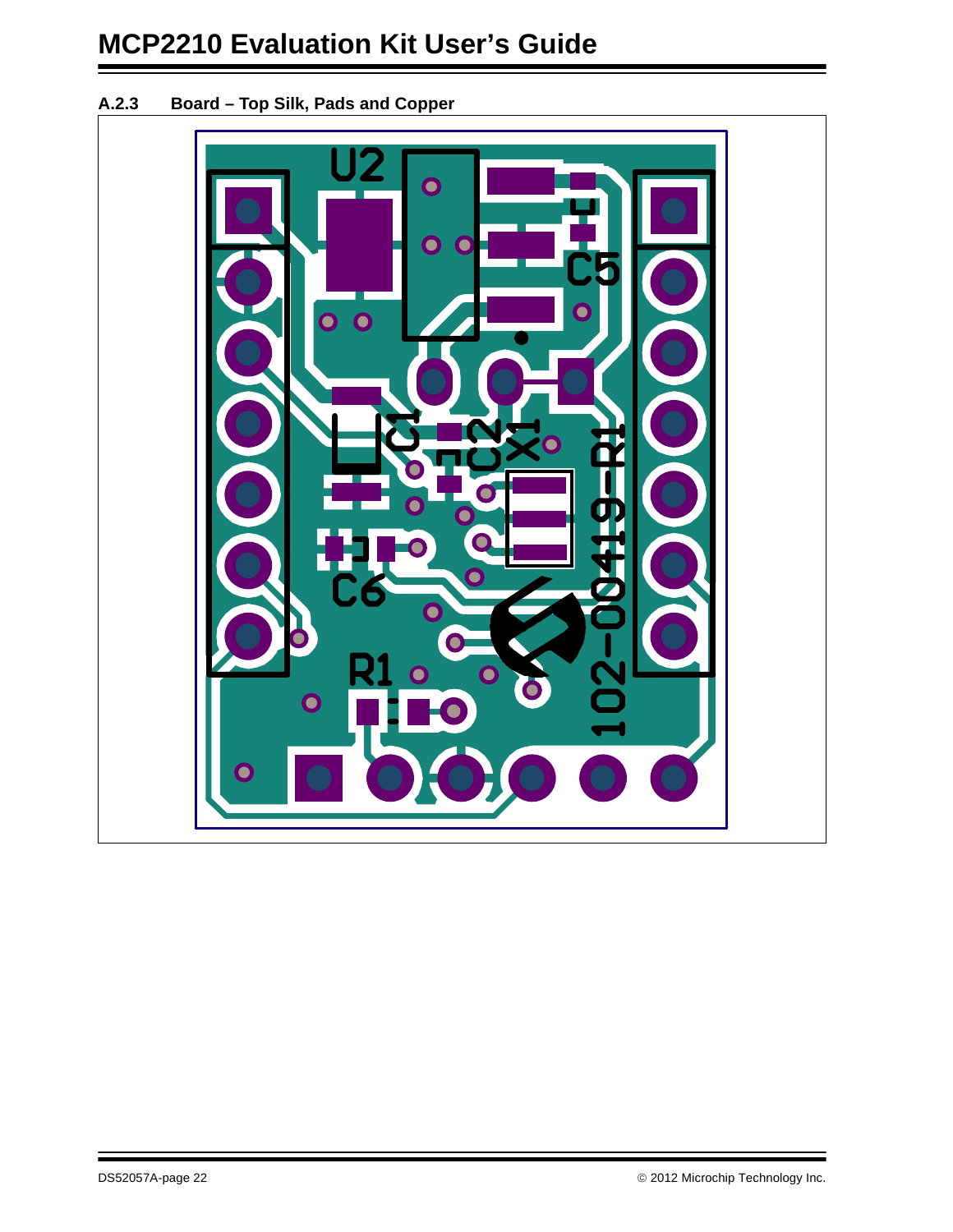<span id="page-24-0"></span>

**A.2.4 Board – Top Pads and Copper**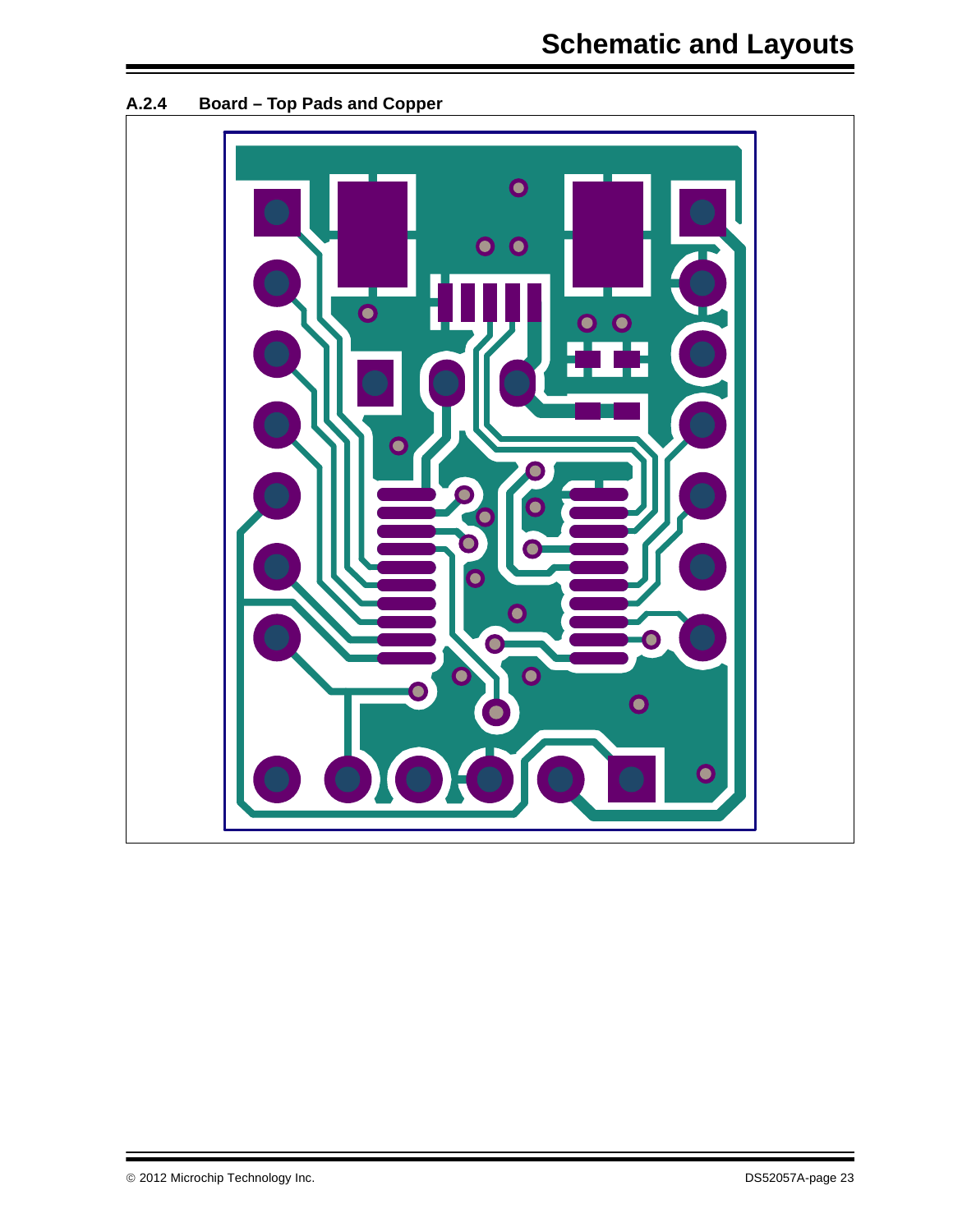### <span id="page-25-0"></span>**A.2.5 Board – Bottom Silk and Pads**

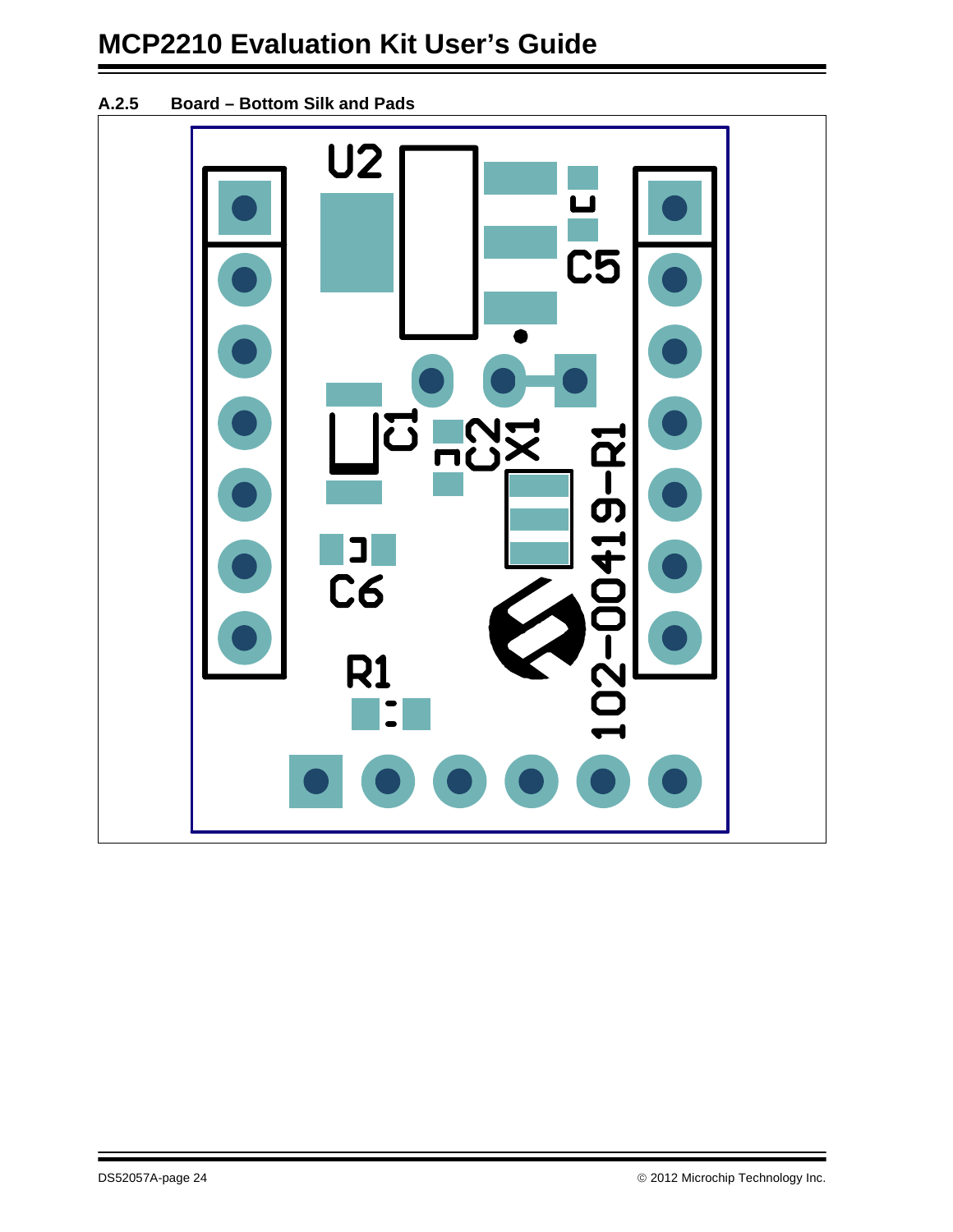<span id="page-26-0"></span>

**A.2.6 Board – Bottom Silk, Pads and Copper**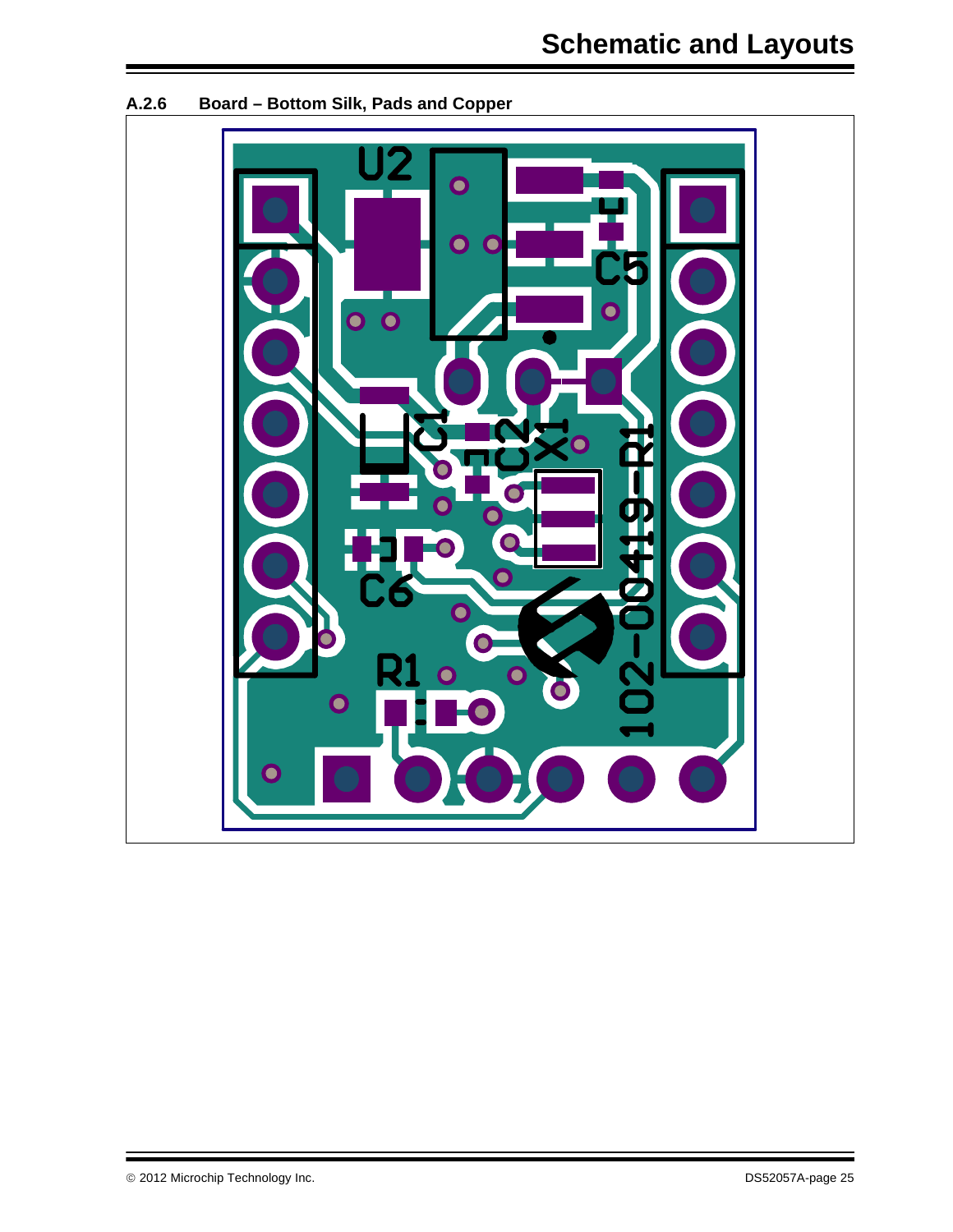# <span id="page-27-0"></span>**A.2.7 Board – Bottom Pads and Copper**

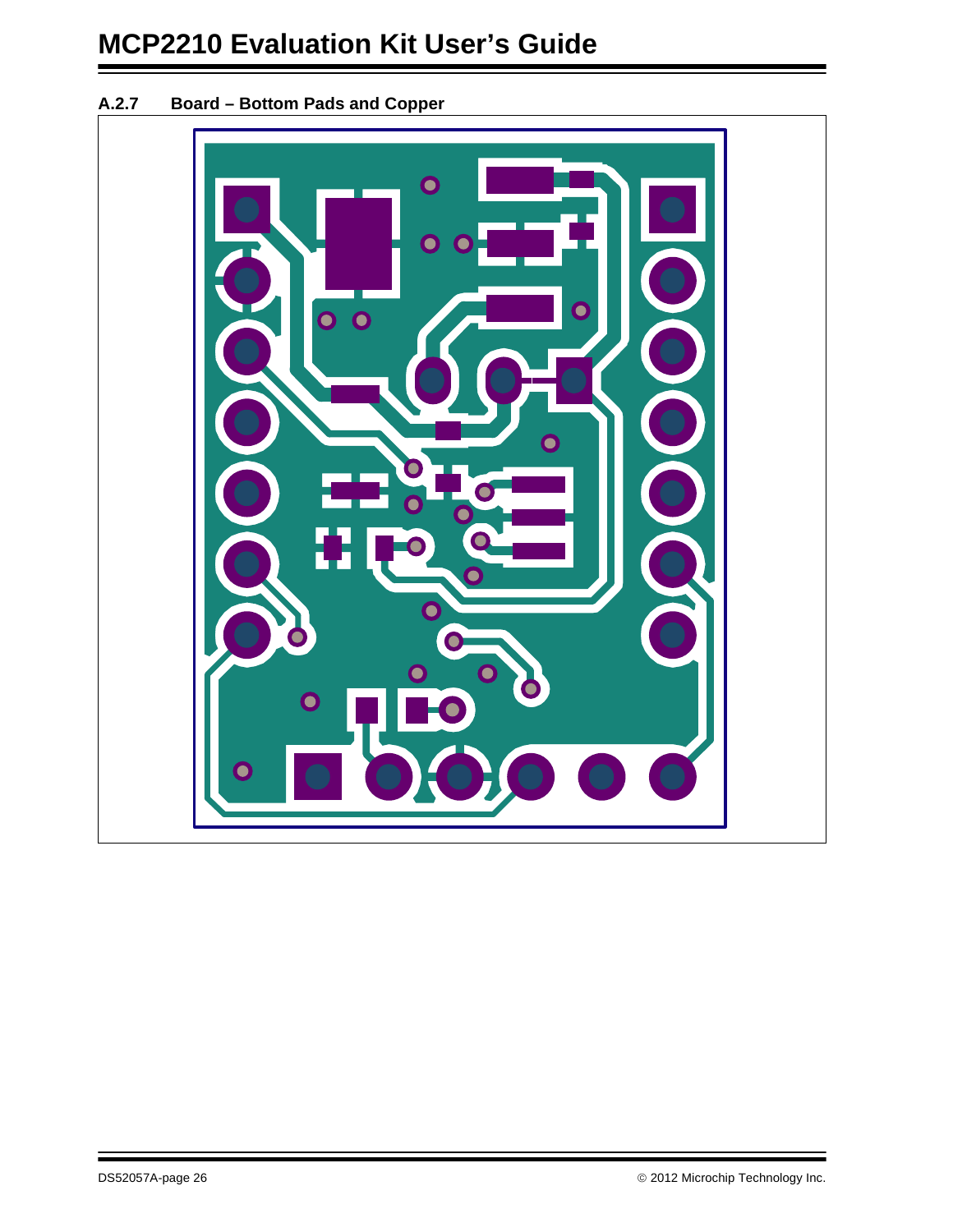# <span id="page-28-0"></span>**A.3 MCP2210 SPI SLAVE MOTHERBOARD SCHEMATIC AND LAYOUTS**

### <span id="page-28-1"></span>**A.3.1 Board – Schematic**

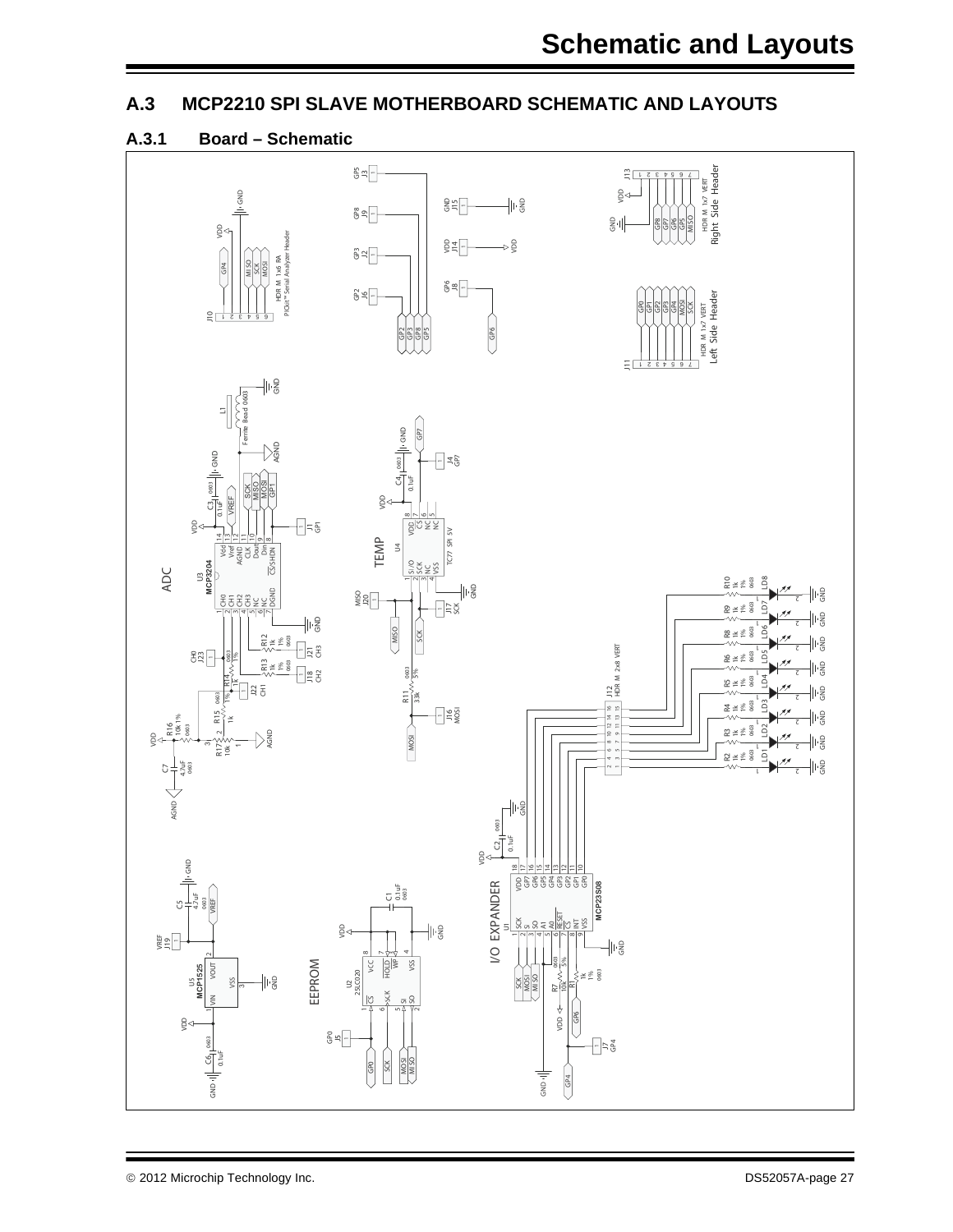# **MCP2210 Evaluation Kit User's Guide**



<span id="page-29-0"></span>**A.3.2 Board – Top Silk**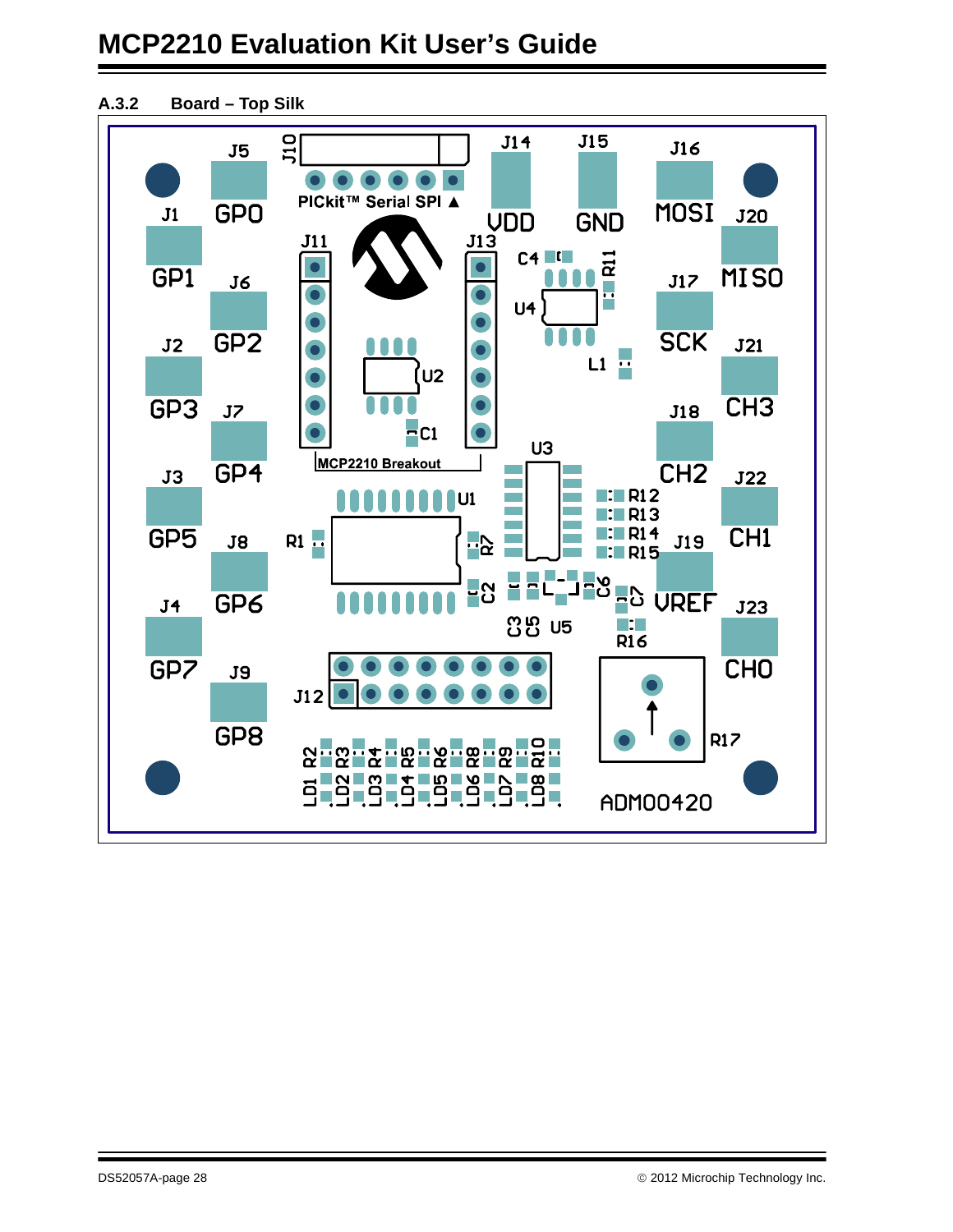

<span id="page-30-0"></span>**A.3.3 Board – Top Silk and Copper**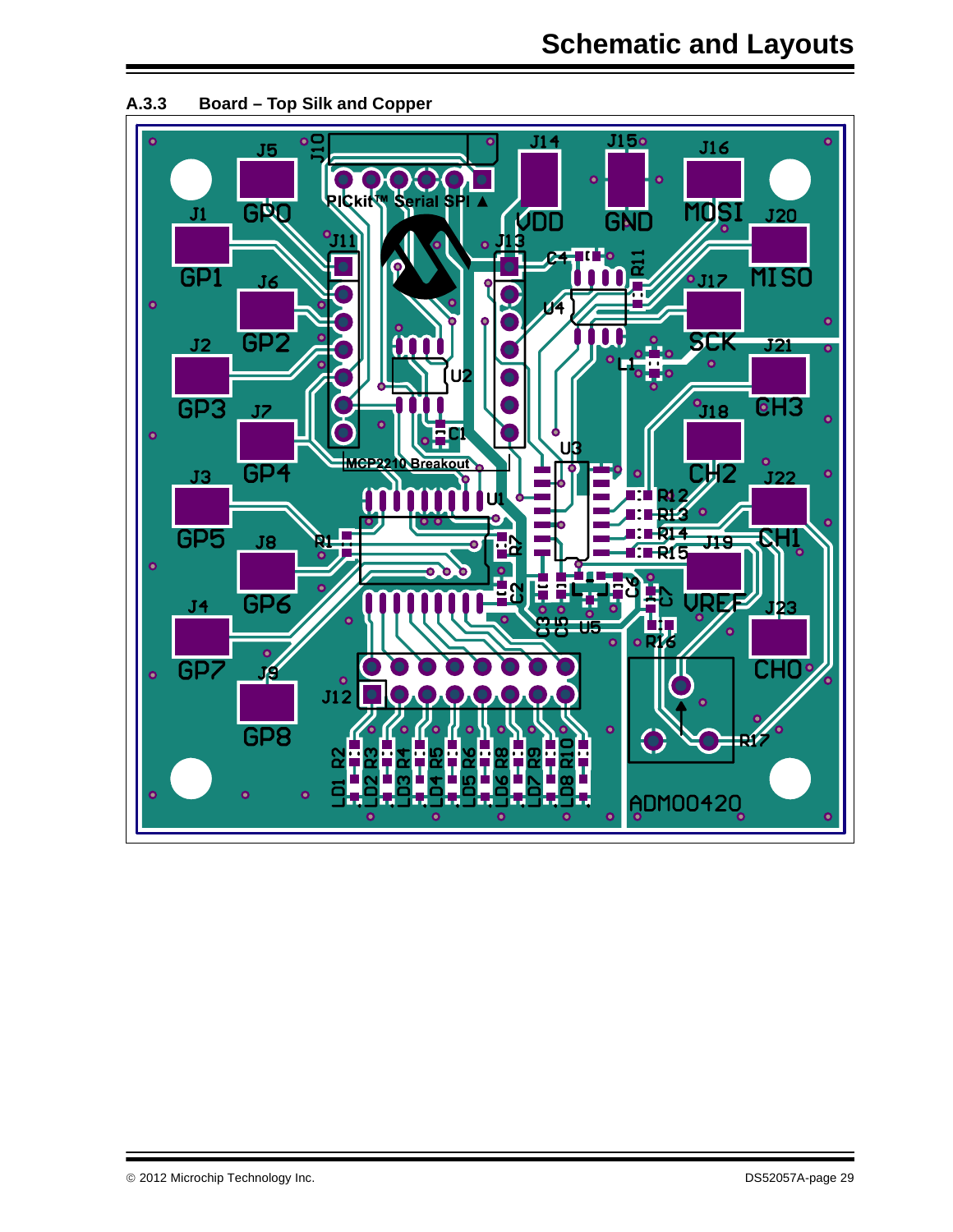# **MCP2210 Evaluation Kit User's Guide**

# <span id="page-31-0"></span>**A.3.4 Board – Top Copper**

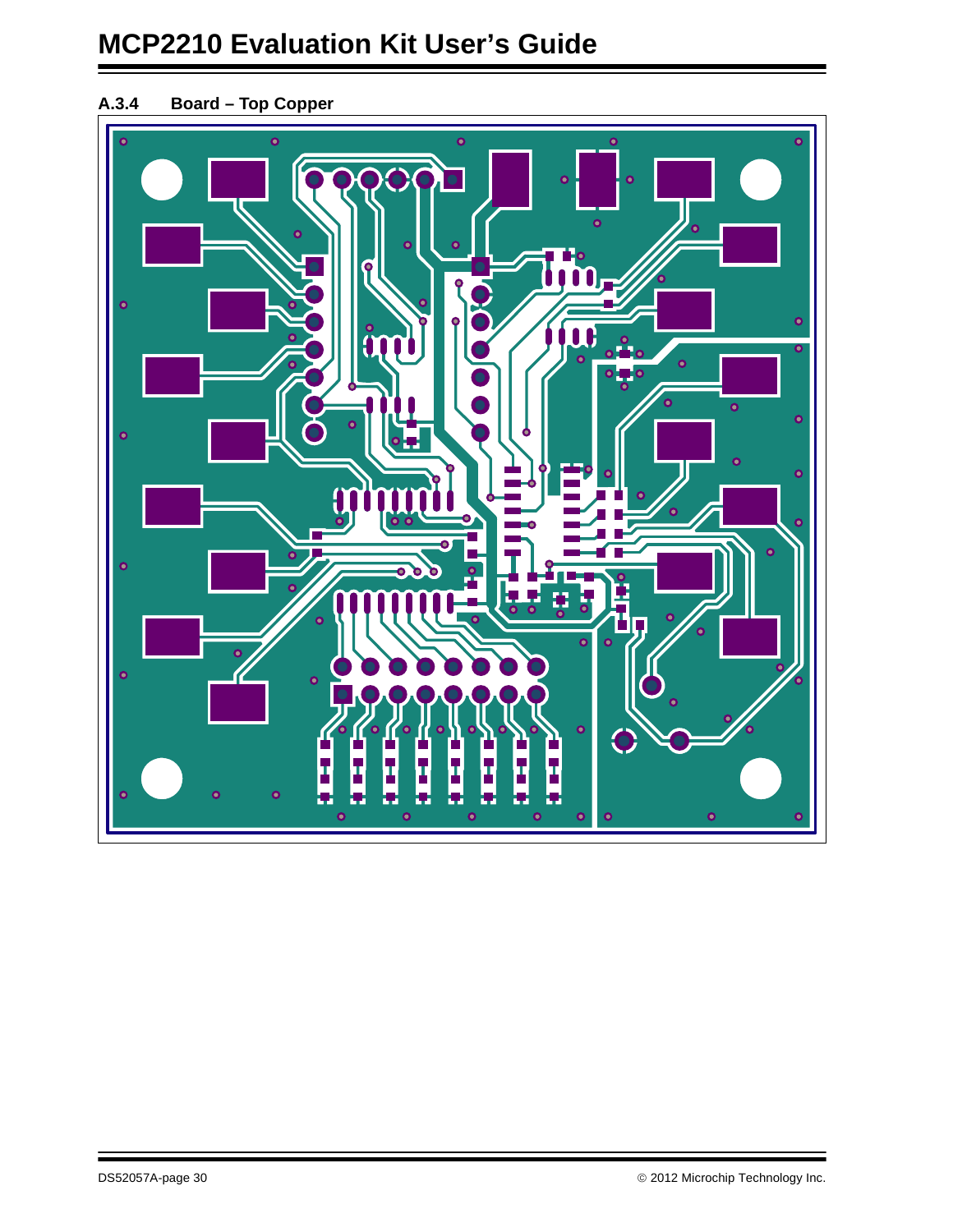

<span id="page-32-0"></span>**A.3.5 Board – Bottom Silk**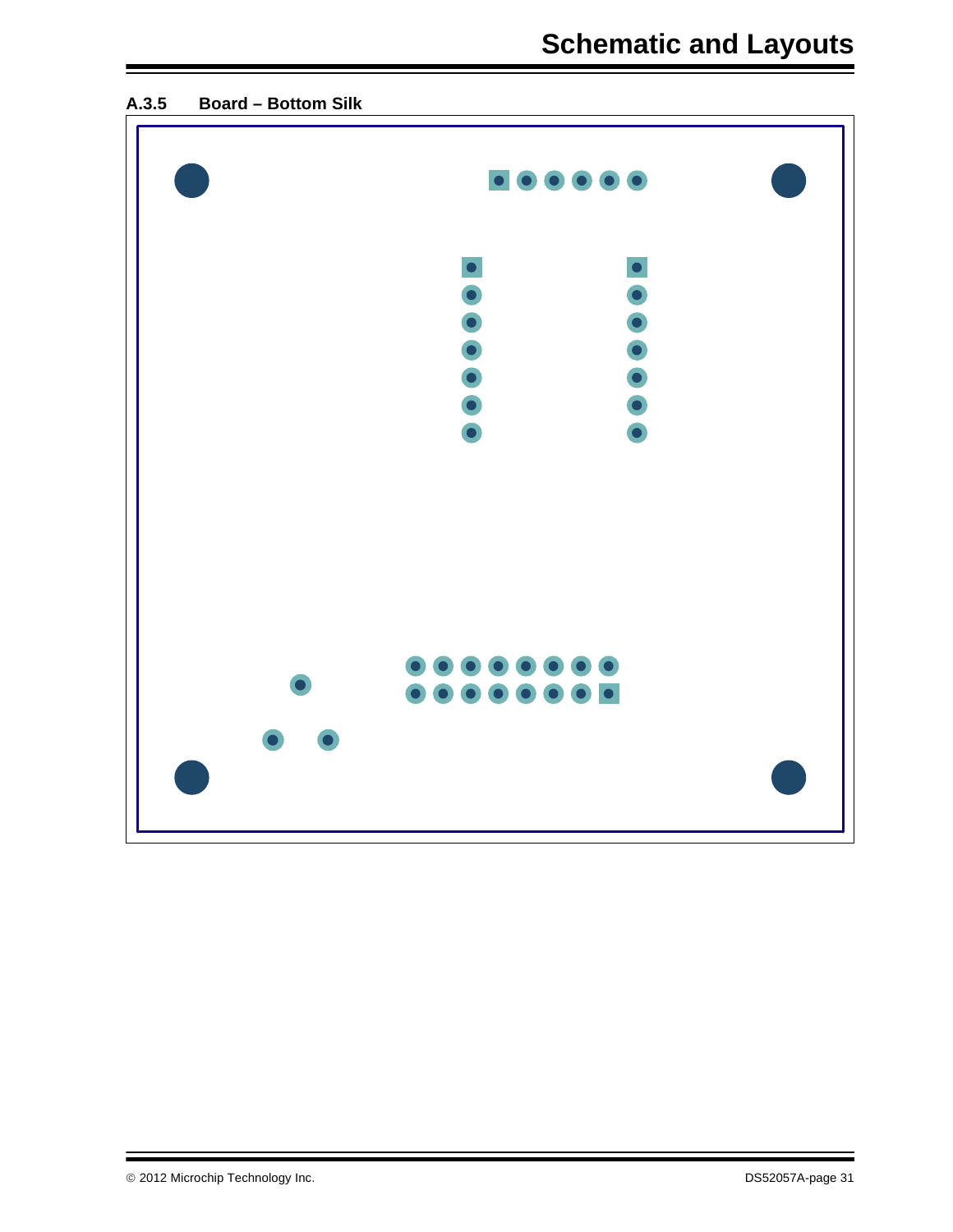<span id="page-33-0"></span>**A.3.6 Board – Bottom Silk and Copper**

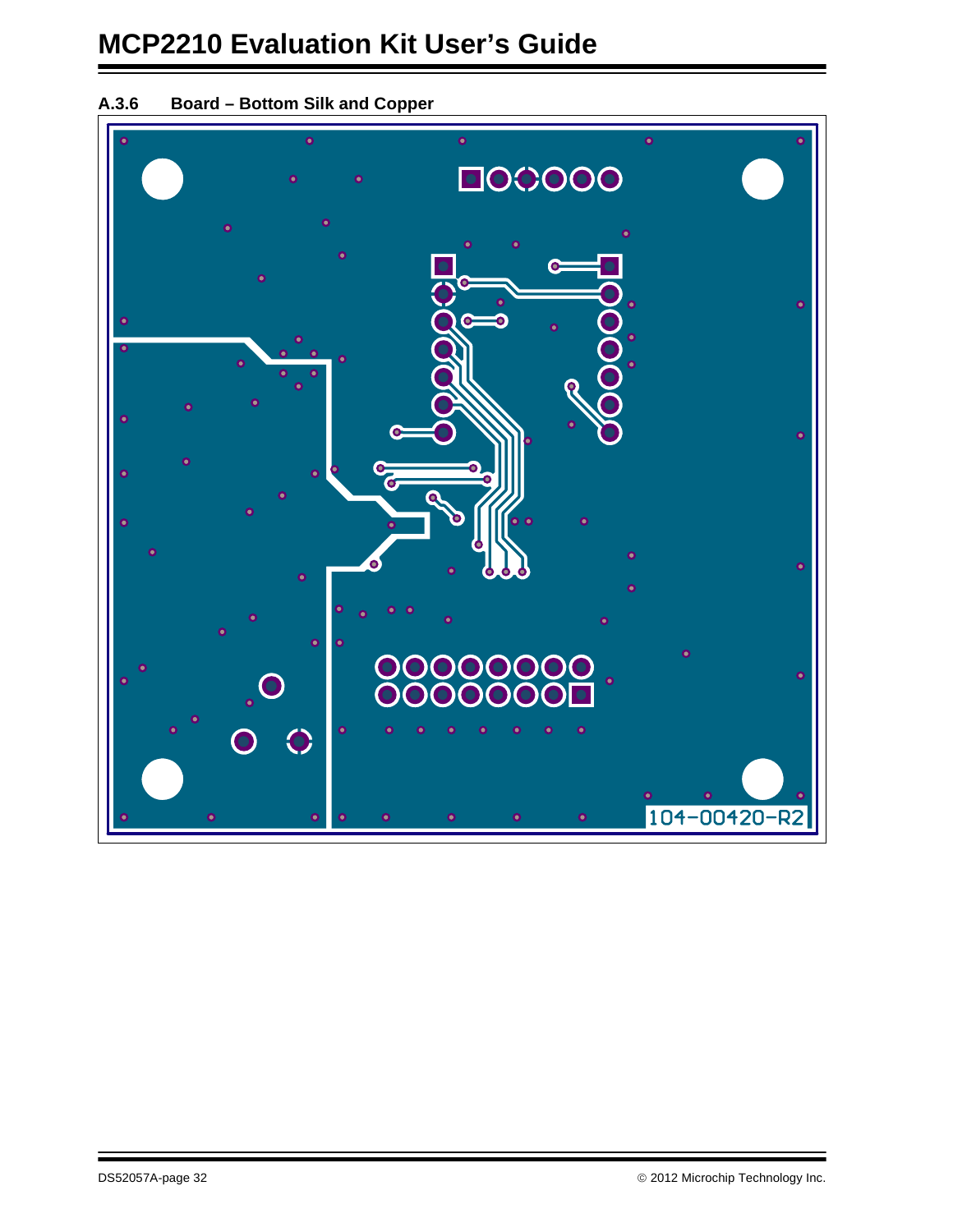

# <span id="page-34-1"></span>**MCP2210 EVALUATION KIT USER'S GUIDE**

# **Appendix B. Bill of Materials**

<span id="page-34-0"></span>

| BILL OF MATERIALS - MCP2210 BREAKOUT BOARD<br>TABLE B-1: |                  |                                                              |                                 |                           |  |  |  |  |
|----------------------------------------------------------|------------------|--------------------------------------------------------------|---------------------------------|---------------------------|--|--|--|--|
| Qty                                                      | <b>Reference</b> | Description_                                                 | <b>Manufacturer</b>             | <b>Part Number</b>        |  |  |  |  |
| 1                                                        | C <sub>1</sub>   | Cap. Cer. 22 uF 10V 20% Y5V 1206                             | TDK <sup>®</sup> Corporation    | C3216Y5V1A226Z            |  |  |  |  |
| 3                                                        | C2, C4, C5       | Cap. Cer. 1 uF 10% 16V X7R 0603                              | <b>AVX Corporation</b>          | 0603YC104KAT2A            |  |  |  |  |
| 1                                                        | C <sub>3</sub>   | Cap. Cer. 4.7 uF 6.3V 10% X5R 0603                           | <b>TDK Corporation</b>          | C1608X5R0J475K            |  |  |  |  |
| 1                                                        | C6               | Cap. Cer. 1 uF 16V 10% X7R 0603                              | <b>TDK Corporation</b>          | C1608X7R1C105K            |  |  |  |  |
| $\overline{2}$                                           | J1, J2           | <b>DO NOT POPULATE</b><br>Conn. Hdr. Male .100 1x7 POS Vert. | TE Connectivity Ltd.            | <b>HDR M 1x7 Vertical</b> |  |  |  |  |
| 1                                                        | J3               | <b>DO NOT POPULATE</b><br>Conn. Hdr. Male .100 1x6 POS Vert. | TE Connectivity Ltd.            | HDR M 1x6 Vertical        |  |  |  |  |
| 1                                                        | J <sub>4</sub>   | <b>DO NOT POPULATE</b><br>Conn. Hdr. Male .100 1x3 POS Vert. | TE Connectivity Ltd.            | HDR M 1x3 Vertical        |  |  |  |  |
| 1                                                        | J5               | Conn. Rcpt. USB Mini B R/A SMD                               | Hirose Electric Co. Ltd.        | UX60SC-MB-5ST(80)         |  |  |  |  |
| 1                                                        | <b>PCB</b>       | RoHS compliant bare PCB, MCP2210<br><b>Breakout Board</b>    |                                 | 104-00419                 |  |  |  |  |
| 1                                                        | R <sub>1</sub>   | Res. 390 Ohm 1/10W 5% 0603 SMD                               | Panasonic <sup>®</sup> - ECG    | ERJ-3GEYJ391V             |  |  |  |  |
| 1                                                        | U1               | IC USB-TO-SPI SSOP-20                                        | Microchip Technology<br>Inc.    | <b>MCP2210-I/SS</b>       |  |  |  |  |
| 1                                                        | U <sub>2</sub>   | IC LDO Reg. 500 mA 3.3V SOT-223-3                            | Microchip Technology<br>Inc.    | MCP1825S-3302E/DB         |  |  |  |  |
| 1                                                        | X1               | Cer. Resonator 12.0 MHz SMD                                  | Murata Electronics <sup>®</sup> | CSTCE12M0G55-R0           |  |  |  |  |

**Note 1:** The components listed in this Bill of Materials are representative of the PCB assembly. The released BOM used in manufacturing uses all RoHS-compliant components.

#### **TABLE B-2: BILL OF MATERIALS - MCP2210 SPI SLAVE MOTHERBOARD**

| Qty            | Reference                                                                                           | <b>Description</b>                  | <b>Manufacturer</b>             | <b>Part Number</b>        |
|----------------|-----------------------------------------------------------------------------------------------------|-------------------------------------|---------------------------------|---------------------------|
| 5              | C <sub>1</sub> , C <sub>2</sub> , C <sub>3</sub> ,<br>C4, C6                                        | Cap. Cer. 0.1 uF 50V X7R 10% 0603   | <b>TDK Corporation</b>          | C1608X7R1H104K            |
| $\overline{2}$ | C <sub>5</sub> , C <sub>7</sub>                                                                     | Cap. Cer. 4.7 uF 6.3V 10% X5R 0603  | <b>TDK Corporation</b>          | C1608X5R0J475K            |
| 19             | J1, J2, J3, J4,<br>J5, J6, J7, J8,<br>J9, J14, J15,<br>J16, J17, J18,<br>J19, J20, J21,<br>J22, J23 | PC test point Tin SMD               | Harwin Plc.                     | S1751-46R                 |
| 1              | J10                                                                                                 | Conn. Hdr. Male .100 1x6 Pos. RA    | TE Connectivity Ltd.            | HDR M 1x6 RA              |
| $\mathcal{P}$  | J11. J13                                                                                            | Conn. Hdr. Male .100 1x7 Pos. Vert. | TE Connectivity Ltd.            | <b>HDR M 1x7 Vertical</b> |
| 1              | J12                                                                                                 | Conn. Hdr. Male .100 2x8 Pos. Vert. | TE Connectivity Ltd.            | HDR M 2x8 Vertical        |
|                | L1                                                                                                  | Ferrite Chip 47 Ohms 500 mA 0603    | Laird Technologies <sup>®</sup> | LI0603E470R-10            |

**Note 1:** The components listed in this Bill of Materials are representative of the PCB assembly. The released BOM used in manufacturing uses all RoHS-compliant components.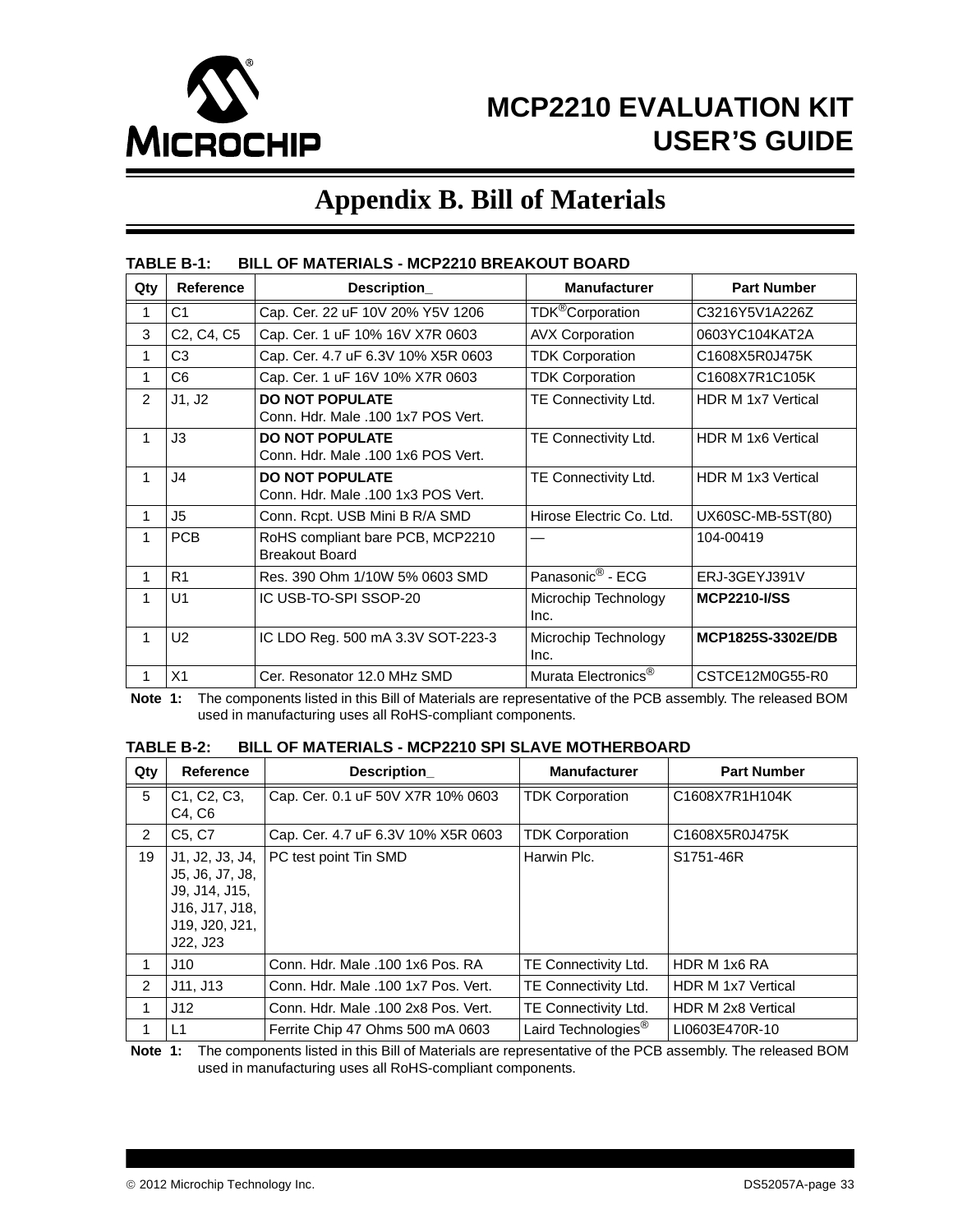| Qty          | Reference                                                                                                                                                     | Description_                                              | <b>Manufacturer</b>                          | <b>Part Number</b>       |  |
|--------------|---------------------------------------------------------------------------------------------------------------------------------------------------------------|-----------------------------------------------------------|----------------------------------------------|--------------------------|--|
| 8            | LD1, LD2,<br>LD3, LD4,<br>LD5, LD6,<br>LD7, LD8                                                                                                               | LED Smartled Red 630 nm 0603                              | <b>OSRAM Opto</b><br>Semiconductors<br>GmbH. | LS L29K-G1J2-1-0-2-R18-Z |  |
| $\mathbf{1}$ | <b>PCB</b>                                                                                                                                                    | RoHS compliant bare PCB, MCP2210<br>SPI Slave Motherboard | $\overline{\phantom{0}}$                     | 104-00420                |  |
| 13           | R <sub>1</sub> , R <sub>2</sub> , R <sub>3</sub> ,<br>R4, R5, R6,<br>R8, R9, R10,<br>R <sub>12</sub> , R <sub>13</sub> ,<br>R <sub>14</sub> , R <sub>15</sub> | Res. 1k Ohm 1/10W 1% 0603 SMD                             | Panasonic - ECG                              | ERJ-3EKF1001V            |  |
| $\mathbf{1}$ | R7                                                                                                                                                            | Res. 10k Ohm 1/10W 5% 0603 SMD                            | Panasonic - ECG                              | ERJ-3GEYJ103V            |  |
| 1            | R <sub>11</sub>                                                                                                                                               | Res. 33k Ohm 1/10W 5% 0603 SMD                            | Panasonic - ECG                              | ERJ-3GEYJ333V            |  |
| 1            | R <sub>16</sub>                                                                                                                                               | Res. 10k Ohm 1/10W 1% 0603 SMD                            | Panasonic - ECG                              | ERJ-3EKF1002V            |  |
| 1            | R <sub>17</sub>                                                                                                                                               | Trimmer 10K OHM 0.5W TH                                   | Bourns <sup>®</sup> , Inc.                   | 3386F-1-103TLF           |  |
| 1            | U <sub>1</sub>                                                                                                                                                | IC I/O Expander SPI 8B SOIC-18                            | Microchip Technology<br>Inc.                 | <b>MCP23S08-E/SO</b>     |  |
| 1            | U <sub>2</sub>                                                                                                                                                | IC EEPROM 2k Bit 10 MHz SOIC-8                            | Microchip Technology<br>Inc.                 | 25LC020A-I/SN            |  |
| $\mathbf{1}$ | U <sub>3</sub>                                                                                                                                                | IC ADC 12 BIT 2.7V 4 Ch. SPI SOIC-14                      | Microchip Technology<br>Inc.                 | MCP3204T-CI/SL           |  |
| 1            | J4                                                                                                                                                            | IC Sensor Thermal SPI 5V SOIC-8                           | Microchip Technology<br>Inc.                 | <b>TC77-5.0MOA</b>       |  |
| 1            | U <sub>5</sub>                                                                                                                                                | IC Volt. Ref. 2.5V SOT-23-3                               | Microchip Technology<br>Inc.                 | <b>MCP1525T-I/TT</b>     |  |

| TABLE B-2: | BILL OF MATERIALS - MCP2210 SPI SLAVE MOTHERBOARD (CONTINUED) |  |
|------------|---------------------------------------------------------------|--|
|------------|---------------------------------------------------------------|--|

**Note 1:** The components listed in this Bill of Materials are representative of the PCB assembly. The released BOM used in manufacturing uses all RoHS-compliant components.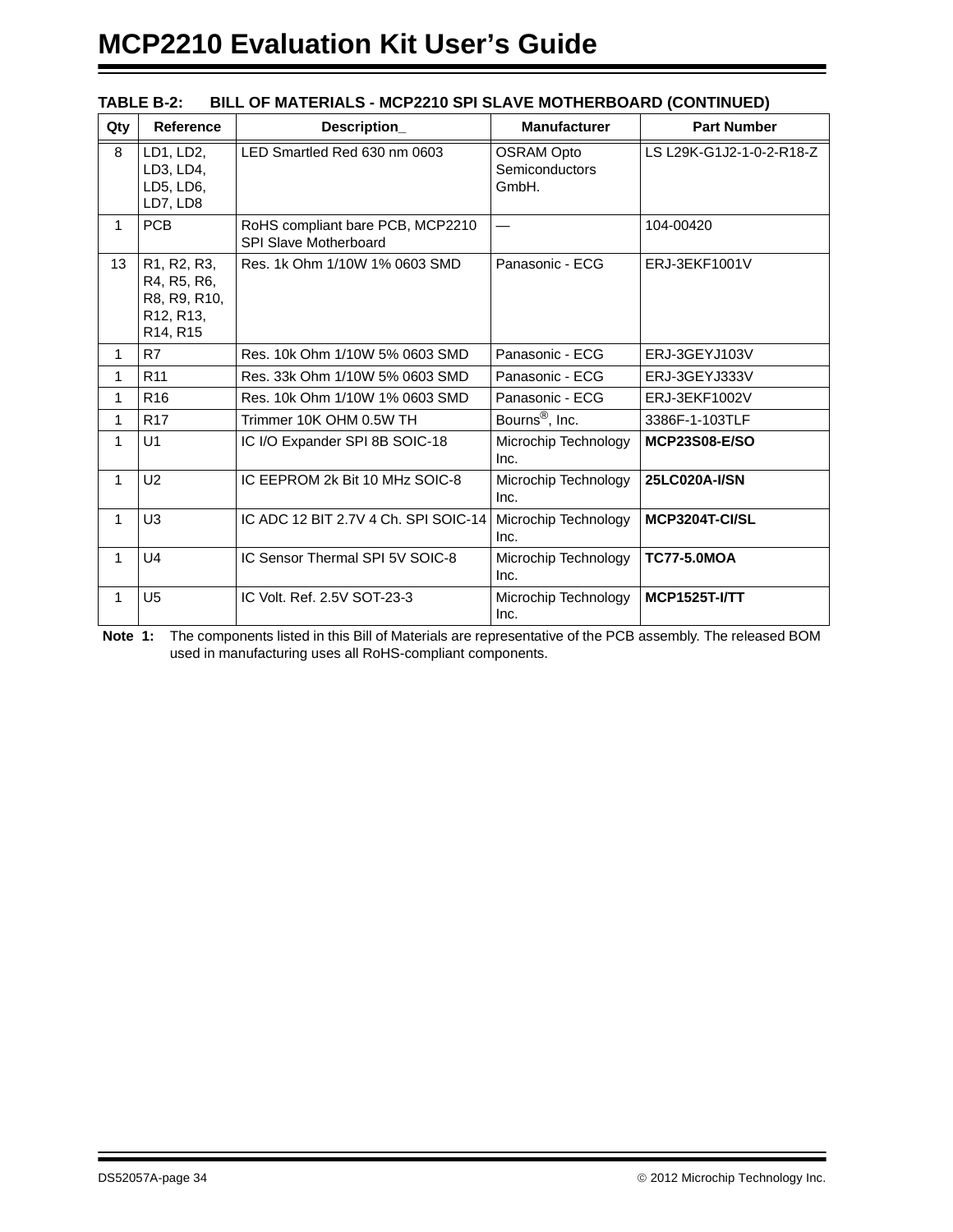**NOTES:**

ī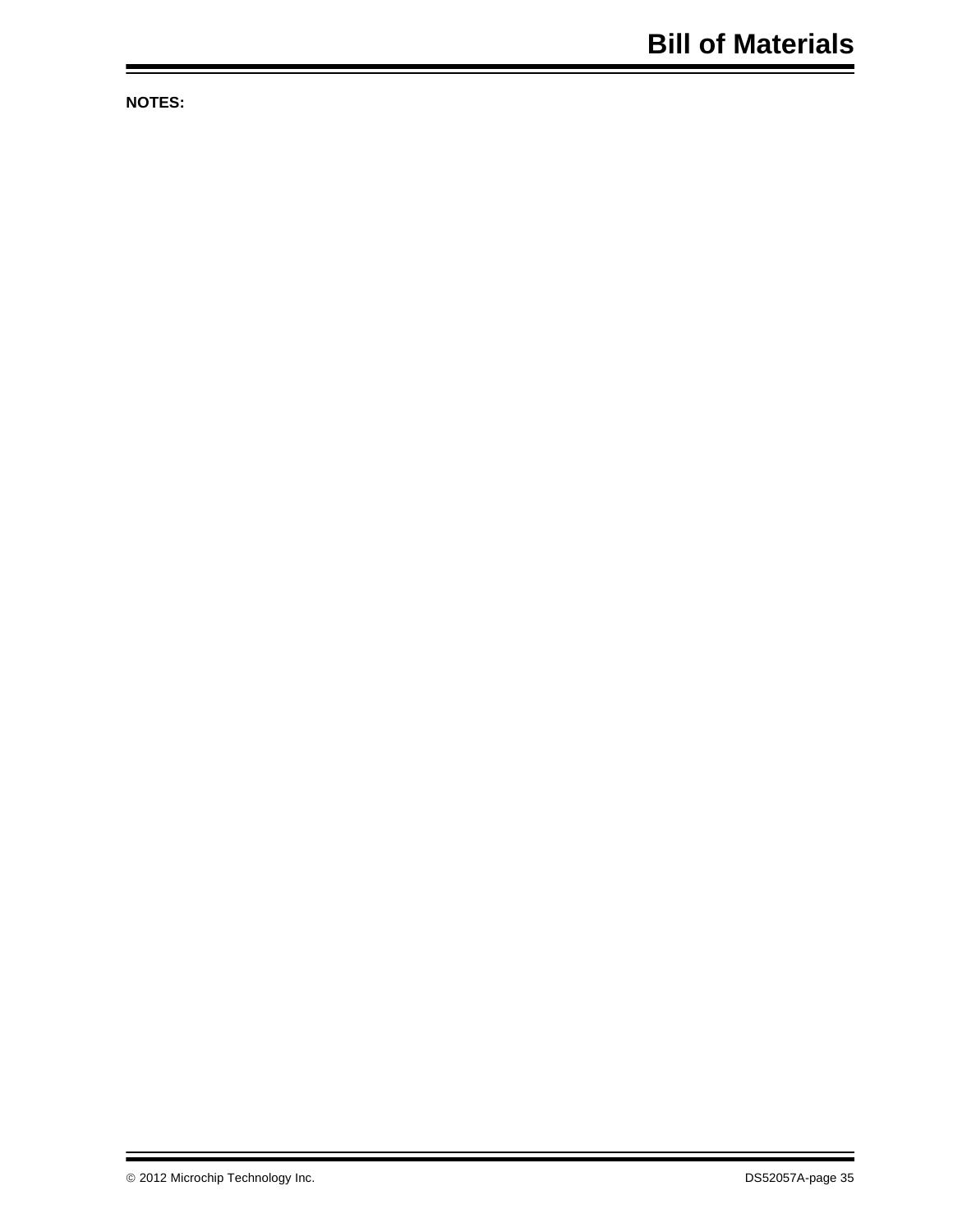

# **Worldwide Sales and Service**

#### <span id="page-37-0"></span>**AMERICAS**

**Corporate Office** 2355 West Chandler Blvd. Chandler, AZ 85224-6199 Tel: 480-792-7200 Fax: 480-792-7277 Technical Support: [http://www.microchip.com/](http://support.microchip.com) support

Web Address: www.microchip.com

**Atlanta** Duluth, GA Tel: 678-957-9614 Fax: 678-957-1455

**Boston** Westborough, MA Tel: 774-760-0087 Fax: 774-760-0088

**Chicago** Itasca, IL Tel: 630-285-0071 Fax: 630-285-0075

**Cleveland** Independence, OH Tel: 216-447-0464 Fax: 216-447-0643

**Dallas** Addison, TX Tel: 972-818-7423 Fax: 972-818-2924

**Detroit** Farmington Hills, MI Tel: 248-538-2250 Fax: 248-538-2260

**Indianapolis** Noblesville, IN Tel: 317-773-8323 Fax: 317-773-5453

**Los Angeles** Mission Viejo, CA Tel: 949-462-9523 Fax: 949-462-9608

**Santa Clara** Santa Clara, CA Tel: 408-961-6444 Fax: 408-961-6445

**Toronto** Mississauga, Ontario, Canada Tel: 905-673-0699 Fax: 905-673-6509

#### **ASIA/PACIFIC**

**Asia Pacific Office** Suites 3707-14, 37th Floor Tower 6, The Gateway Harbour City, Kowloon Hong Kong Tel: 852-2401-1200 Fax: 852-2401-3431

**Australia - Sydney** Tel: 61-2-9868-6733 Fax: 61-2-9868-6755

**China - Beijing** Tel: 86-10-8569-7000 Fax: 86-10-8528-2104

**China - Chengdu** Tel: 86-28-8665-5511 Fax: 86-28-8665-7889

**China - Chongqing** Tel: 86-23-8980-9588 Fax: 86-23-8980-9500

**China - Hangzhou** Tel: 86-571-2819-3187

Fax: 86-571-2819-3189 **China - Hong Kong SAR** Tel: 852-2401-1200

Fax: 852-2401-3431 **China - Nanjing**

Tel: 86-25-8473-2460 Fax: 86-25-8473-2470 **China - Qingdao** Tel: 86-532-8502-7355

Fax: 86-532-8502-7205 **China - Shanghai**

Tel: 86-21-5407-5533 Fax: 86-21-5407-5066

**China - Shenyang** Tel: 86-24-2334-2829 Fax: 86-24-2334-2393

**China - Shenzhen** Tel: 86-755-8203-2660 Fax: 86-755-8203-1760

**China - Wuhan** Tel: 86-27-5980-5300 Fax: 86-27-5980-5118

**China - Xian** Tel: 86-29-8833-7252 Fax: 86-29-8833-7256

**China - Xiamen** Tel: 86-592-2388138 Fax: 86-592-2388130

**China - Zhuhai** Tel: 86-756-3210040 Fax: 86-756-3210049

#### **ASIA/PACIFIC**

**India - Bangalore** Tel: 91-80-3090-4444 Fax: 91-80-3090-4123

**India - New Delhi** Tel: 91-11-4160-8631 Fax: 91-11-4160-8632

**India - Pune** Tel: 91-20-2566-1512 Fax: 91-20-2566-1513

**Japan - Osaka** Tel: 81-66-152-7160 Fax: 81-66-152-9310

**Japan - Yokohama** Tel: 81-45-471- 6166 Fax: 81-45-471-6122

**Korea - Daegu** Tel: 82-53-744-4301 Fax: 82-53-744-4302

**Korea - Seoul** Tel: 82-2-554-7200 Fax: 82-2-558-5932 or 82-2-558-5934

**Malaysia - Kuala Lumpur** Tel: 60-3-6201-9857 Fax: 60-3-6201-9859

**Malaysia - Penang** Tel: 60-4-227-8870 Fax: 60-4-227-4068

**Philippines - Manila** Tel: 63-2-634-9065 Fax: 63-2-634-9069

**Singapore** Tel: 65-6334-8870 Fax: 65-6334-8850

**Taiwan - Hsin Chu** Tel: 886-3-5778-366 Fax: 886-3-5770-955

**Taiwan - Kaohsiung** Tel: 886-7-536-4818 Fax: 886-7-330-9305

**Taiwan - Taipei** Tel: 886-2-2500-6610 Fax: 886-2-2508-0102

**Thailand - Bangkok** Tel: 66-2-694-1351 Fax: 66-2-694-1350

#### **EUROPE**

**Austria - Wels** Tel: 43-7242-2244-39 Fax: 43-7242-2244-393 **Denmark - Copenhagen** Tel: 45-4450-2828 Fax: 45-4485-2829

**France - Paris** Tel: 33-1-69-53-63-20 Fax: 33-1-69-30-90-79

**Germany - Munich** Tel: 49-89-627-144-0 Fax: 49-89-627-144-44

**Italy - Milan**  Tel: 39-0331-742611 Fax: 39-0331-466781

**Netherlands - Drunen** Tel: 31-416-690399 Fax: 31-416-690340

**Spain - Madrid** Tel: 34-91-708-08-90 Fax: 34-91-708-08-91

**UK - Wokingham** Tel: 44-118-921-5869 Fax: 44-118-921-5820